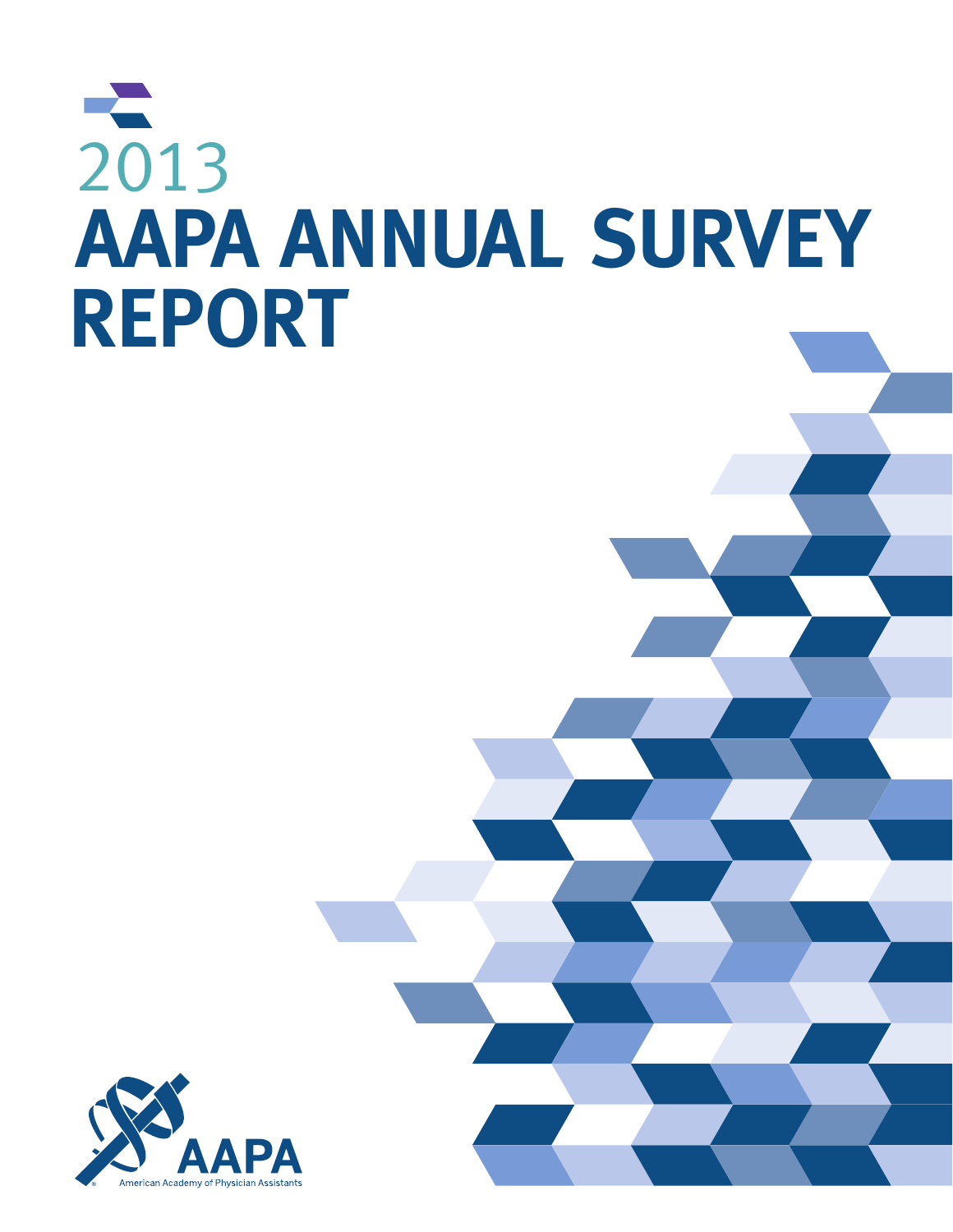

## PHYSICIAN ASSISTANTS AT A GLANCE

HIGHLIGHTS OF THE 2013 AAPA ANNUAL SURVEY REPORT

## MEDIAN AGE

## **67% FEMALE 33% MALE**

#### CLINICALLY PRACTICING PAS BY PRIMARY SPECIALTY PRACTICE SETTING Primary Care 32.0% 18.7% Surgical Subspecialties 27.0% 28.3% Other Specialties 19.0% 10.6% Emergency Medicine 11.0% Internal Medicine Subspecialties 10.0% 10.4% Pediatric Subscpecialties 2.0% 7.3%  $9.2%$ ANNUAL COMPENSATION Single Specialty Physician National Median **\$100,000** Group Practice Inpatient Unit of Hospital Primary Care \$94,000 n a (not ICU/CCU) \$105,000 Surgery Solo Physician Practice Office m. Pediatrics \$103,000  $\mathcal{L}^{\mathcal{L}}$ Hospital Emergency Room Multi-Specialty Physician  $\sim 10$ Internal Medicine \$95,000 Group Practice

 $\sim$ Outpatient Unit of Hospital

- T. Hospital Operating Room
- **College Other**

#### STATES WITH THE LARGEST NUMBER OF CLINICALLY PRACTICING PAs

\$105,000



#### 2013 **AAPA ANNUAL SURVEY REPORT**

Other Specialties

©2014 American Academy of Physician Assistants. All rights reserved. Not for distribution or reproduction. ii

\$0 \$20,000 \$40,000 \$60,000 \$80,000 \$100,000 \$120,000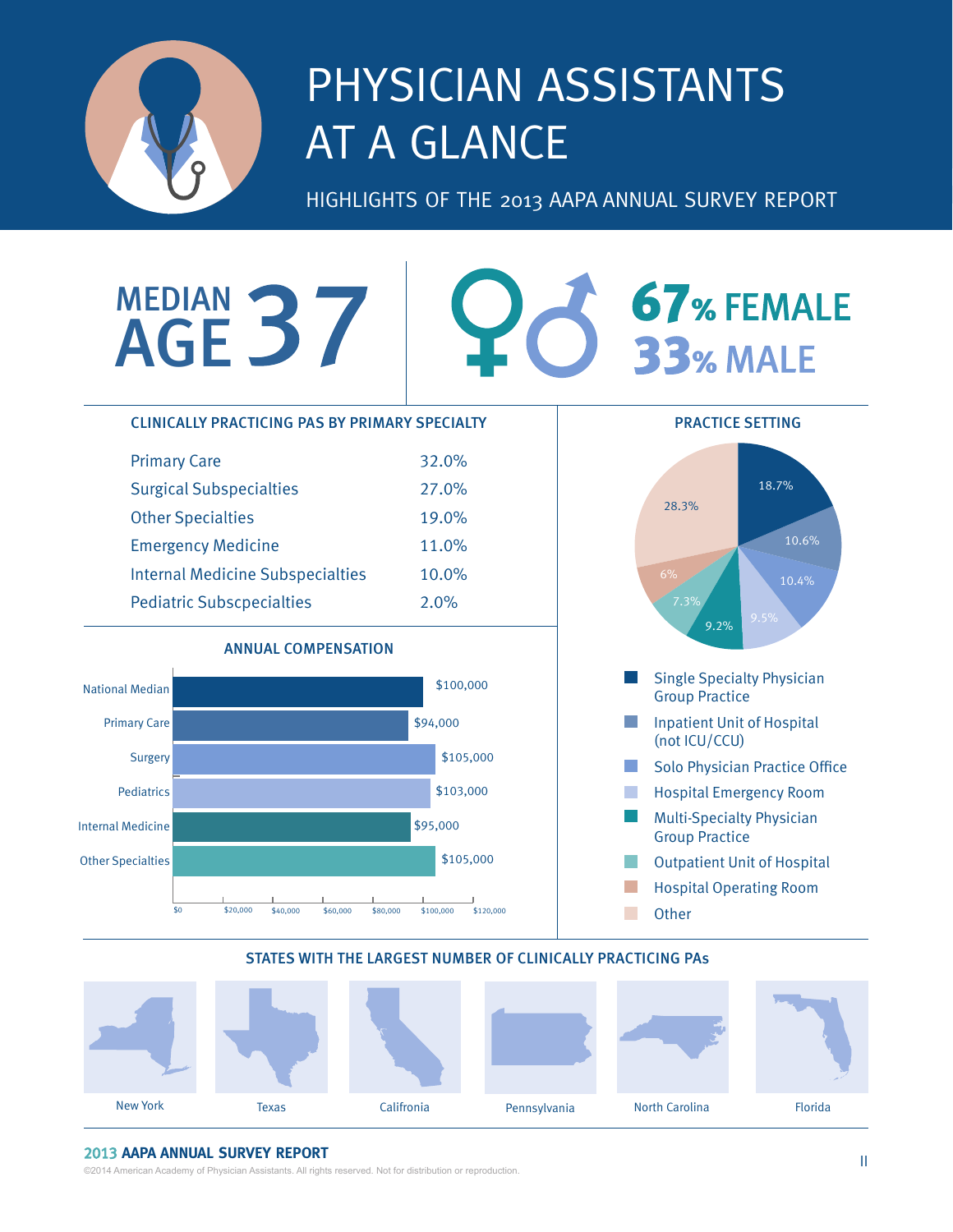The data presented in this report is an excerpt drawn from the 2013 AAPA Annual Survey Data Tables. The web-based survey was sent via an email link to the 93,098 PAs estimated to be in practice in September 2013 and reminders were sent in the following weeks. A total of 15,925 responses were received, for a response rate of 17.1 percent. Results were compared to findings from other national census reports and sample surveys of practicing PAs and were found to be quite similar, particularly in the areas of demographic characteristics, practice setting, and specialty characteristics.

For the purposes of this report:

- "Primary care" includes family medicine without urgent care, family medicine with urgent care, general peds and general internal medicine.
- Primary care PAs are a subset of clinically practicing PAs.
- "Non-clinically practicing PAs" are those PAs who are primarily employed in nonclinical work, such as education or administration, but may be secondarily employed in a clinical position.
- Responses were not required for all questions, so the number of responses will vary.
- 'PAs who had retired, were not in active practice as PAs, or were otherwise ineligible for clinical practice were excluded from the analysis.

These data are an important piece of the AAPA's efforts to gather and report data on all aspects of the PA profession and to help inform the work of researchers, policymakers, and workforce planners. The AAPA appreciates the time taken by the PAs who completed the survey.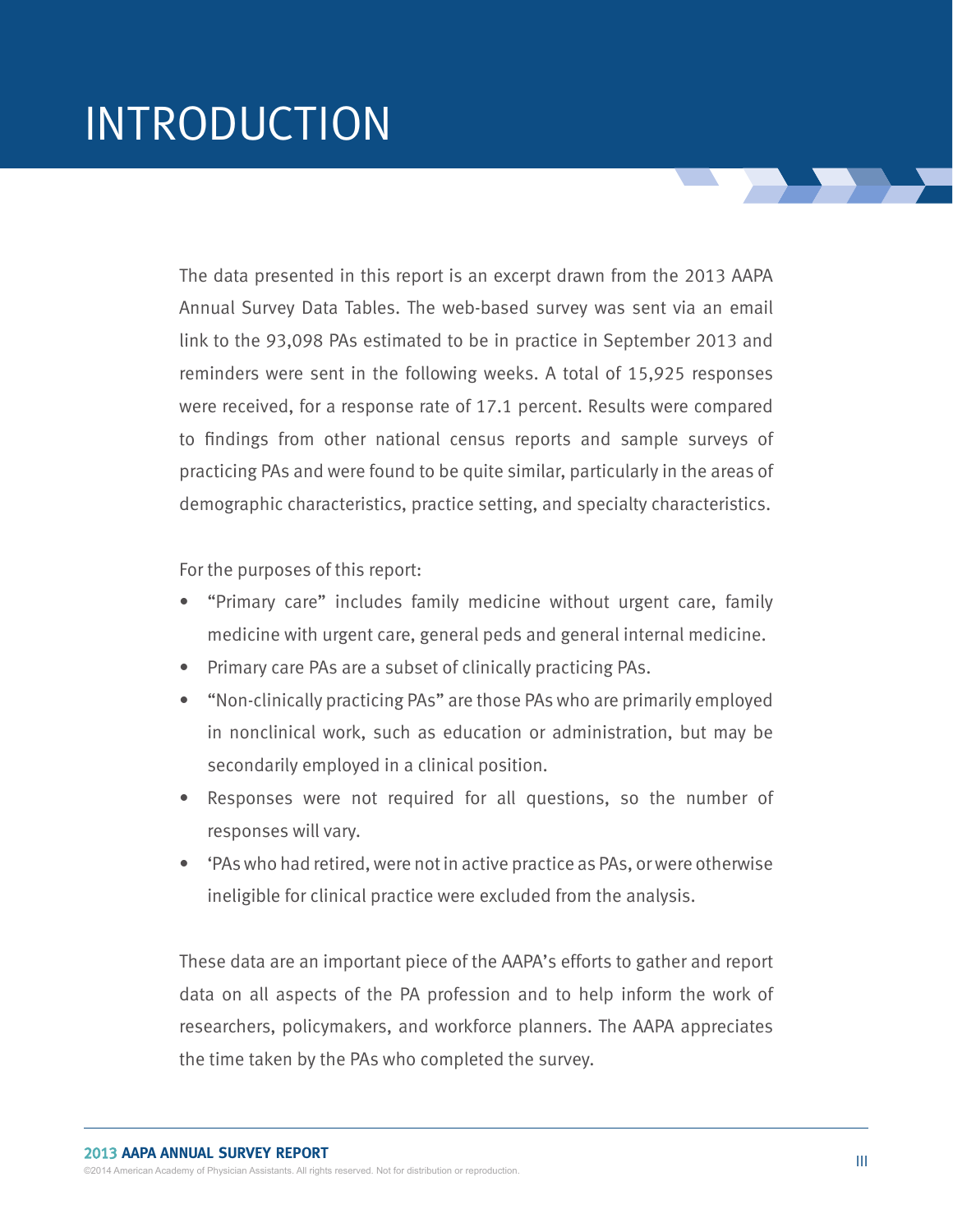## **CONTENTS**

| Table 1.  |                                                                                       |  |
|-----------|---------------------------------------------------------------------------------------|--|
| Table 2.  |                                                                                       |  |
| Table 3.  |                                                                                       |  |
| Table 4.  |                                                                                       |  |
| Table 5.  |                                                                                       |  |
| Table 6.  |                                                                                       |  |
| Table 7.  | Number of Hours Worked in a Typical Week by Physician Assistants for Primary Clinical |  |
| Table 8.  |                                                                                       |  |
| Table 9.  |                                                                                       |  |
| Table 10. |                                                                                       |  |
| Table 11. |                                                                                       |  |
| Table 12. |                                                                                       |  |
| Table 13. |                                                                                       |  |
| Table 14. |                                                                                       |  |
| Table 15. |                                                                                       |  |
| Table 16. | Distribution of Physician Assistants by Emergency Medicine and Other Specialties      |  |
| Table 17  |                                                                                       |  |
| Table 18. |                                                                                       |  |
| Table 19. |                                                                                       |  |
| Table 20. |                                                                                       |  |

<u> Tanzania de la provincia de la provincia de la provincia de la provincia de la provincia de la provincia de l</u>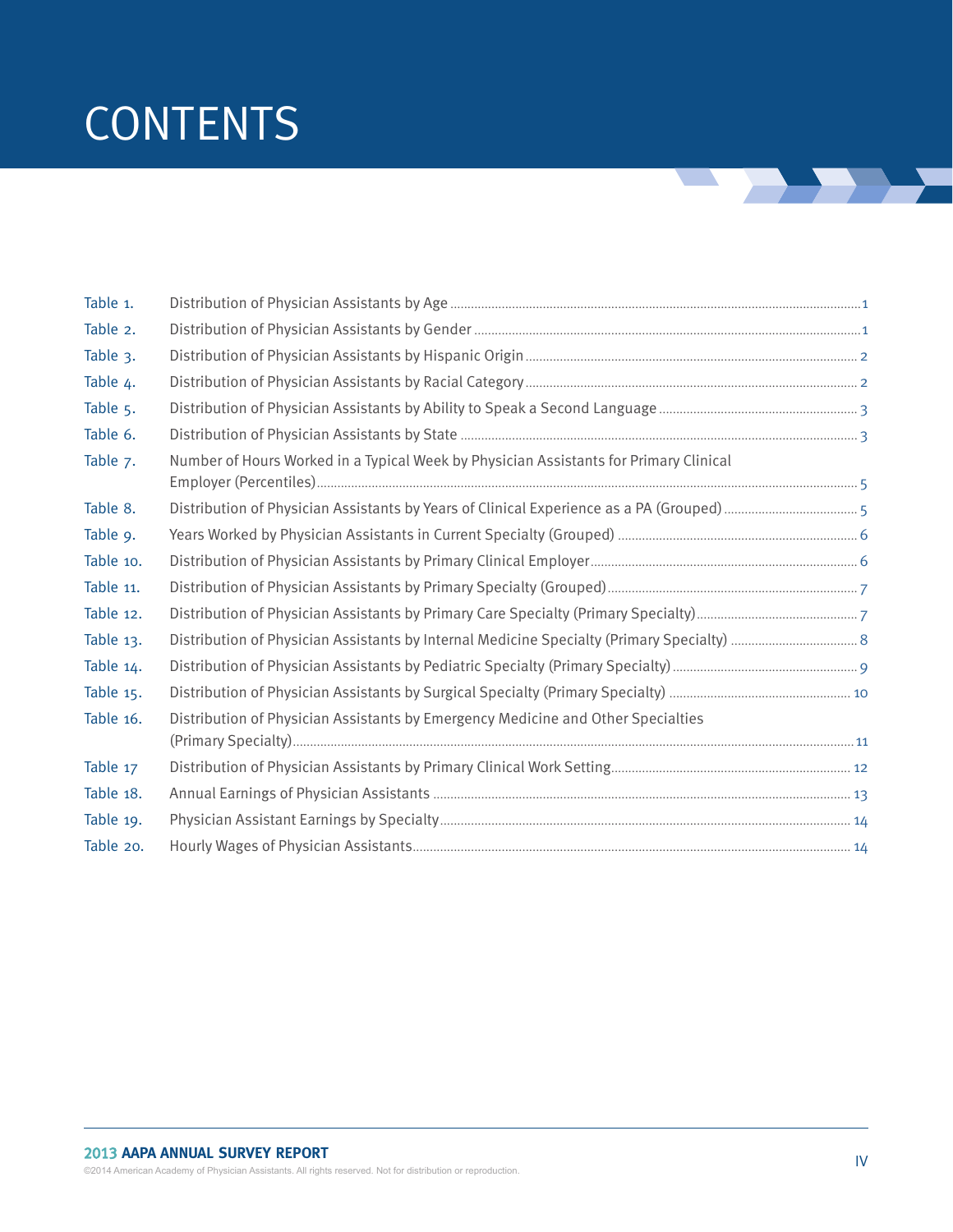|                        | <b>Clinically Practicing PAs</b>       |                                         |                                        | <b>Non-Clinically Practicing PAs</b>    |                                 | <b>Primary Care PAs</b>                 |  |
|------------------------|----------------------------------------|-----------------------------------------|----------------------------------------|-----------------------------------------|---------------------------------|-----------------------------------------|--|
| <b>AGE</b>             | <b>Number of</b><br><b>Respondents</b> | <b>Percent of</b><br><b>Respondents</b> | <b>Number of</b><br><b>Respondents</b> | <b>Percent of</b><br><b>Respondents</b> | Number of<br><b>Respondents</b> | <b>Percent of</b><br><b>Respondents</b> |  |
| $30$                   | 2,995                                  | 19.0%                                   | 17                                     | 2.4%                                    | 1,028                           | 17.6%                                   |  |
| 30 to 34               | 3,426                                  | 21.7%                                   | 54                                     | 7.6%                                    | 1,060                           | 18.1%                                   |  |
| 35 to 39               | 2,379                                  | 15.1%                                   | 81                                     | 11.5%                                   | 783                             | 13.4%                                   |  |
| 40 to 44               | 1,819                                  | 11.5%                                   | 111                                    | 15.7%                                   | 618                             | 10.6%                                   |  |
| 45 to 49               | 1,347                                  | 8.5%                                    | 91                                     | 12.9%                                   | 458                             | 7.8%                                    |  |
| 50 to 54               | 1,267                                  | 8.0%                                    | 102                                    | 14.4%                                   | 514                             | 8.8%                                    |  |
| 55 to 59               | 1.233                                  | 7.8%                                    | 120                                    | 17.0%                                   | 568                             | 9.7%                                    |  |
| 60 to 64               | 896                                    | 5.7%                                    | 89                                     | 12.6%                                   | 461                             | 7.9%                                    |  |
| $65+$                  | 440                                    | 2.8%                                    | 42                                     | 5.9%                                    | 356                             | 6.1%                                    |  |
| <b>TOTAL</b>           | 15,802                                 | 100.0%                                  | 707                                    | 100.0%                                  | 5,846                           | 100.0%                                  |  |
| <b>50th Percentile</b> | 37 years                               |                                         | 49 years                               |                                         | 40 years                        |                                         |  |

 $\mathbf{L}$ 

#### Table 1. Distribution of Physician Assistants by Age

#### Table 2. Distribution of Physician Assistants by Gender

|               | <b>Clinically Practicing PAs</b>       |                                         | <b>Non-Clinically Practicing PAs</b> |                                         | <b>Primary Care PAs</b>         |                                         |  |
|---------------|----------------------------------------|-----------------------------------------|--------------------------------------|-----------------------------------------|---------------------------------|-----------------------------------------|--|
| <b>GENDER</b> | <b>Number of</b><br><b>Respondents</b> | <b>Percent of</b><br><b>Respondents</b> | Number of<br><b>Respondents</b>      | <b>Percent of</b><br><b>Respondents</b> | Number of<br><b>Respondents</b> | <b>Percent of</b><br><b>Respondents</b> |  |
| Female        | 10,670                                 | 67.3%                                   | 417                                  | 58.6%                                   | 4,142                           | 70.5%                                   |  |
| Male          | 5.190                                  | 32.7%                                   | 295                                  | 41.4%                                   | 1.733                           | 29.5%                                   |  |
| <b>TOTAL</b>  | 15,860                                 | $100.0\%$                               | 712                                  | 100.0%                                  | 5,875                           | 100.0%                                  |  |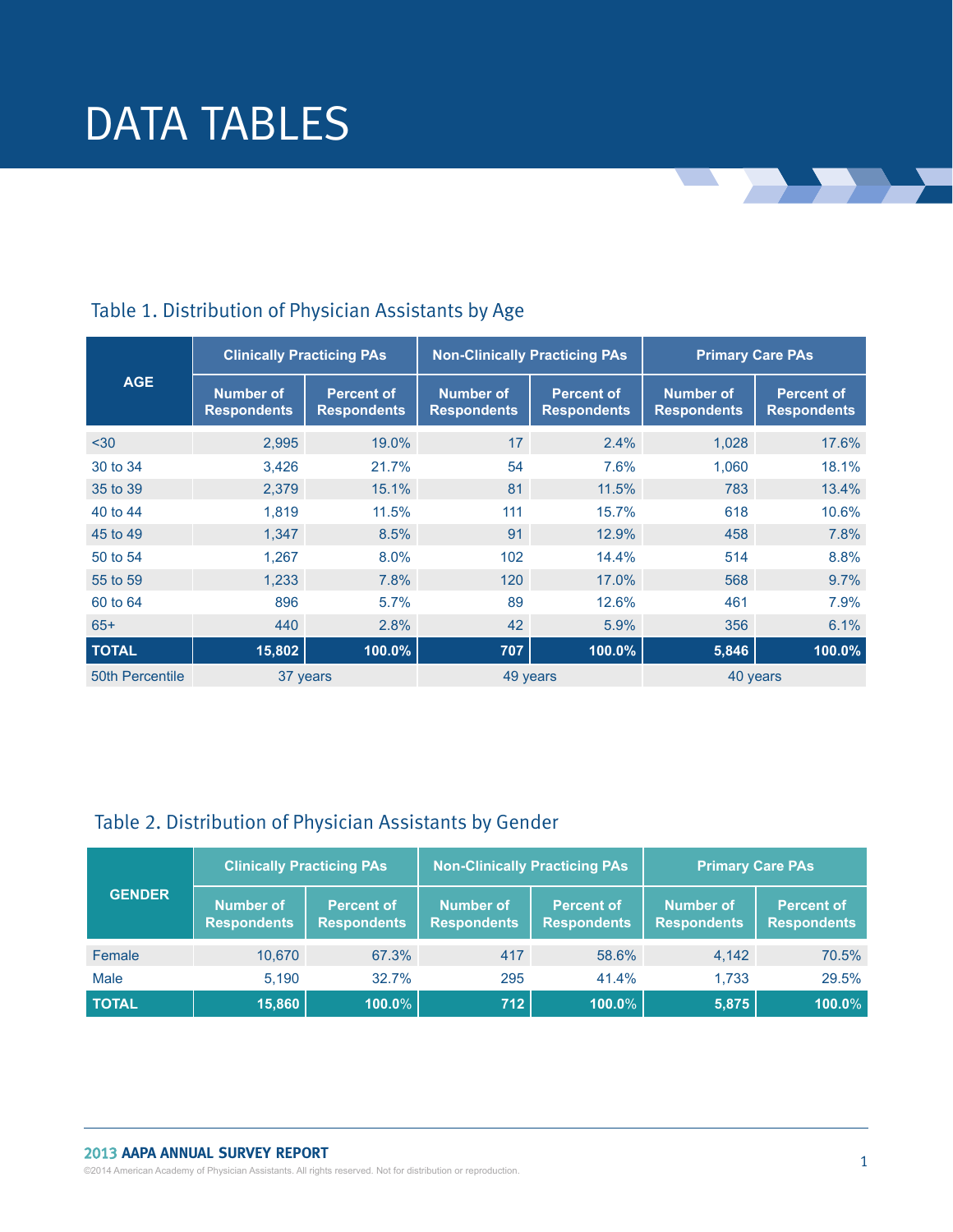|                  | <b>Clinically Practicing PAs</b> |                                         | <b>Non-Clinically Practicing PAs</b>   |                                         | <b>Primary Care PAs</b>                |                                         |
|------------------|----------------------------------|-----------------------------------------|----------------------------------------|-----------------------------------------|----------------------------------------|-----------------------------------------|
| <b>ETHNICITY</b> | Number of<br><b>Respondents</b>  | <b>Percent of</b><br><b>Respondents</b> | <b>Number of</b><br><b>Respondents</b> | <b>Percent of</b><br><b>Respondents</b> | <b>Number of</b><br><b>Respondents</b> | <b>Percent of</b><br><b>Respondents</b> |
| <b>Hispanic</b>  | 801                              | 5.1%                                    | 29                                     | 4.1%                                    | 350                                    | 6.0%                                    |
| Non-Hispanic     | 14.844                           | 94.9%                                   | 677                                    | 95.9%                                   | 5.441                                  | 94.0%                                   |
| <b>TOTAL</b>     | 15,645                           | 100.0%                                  | 706                                    | 100.0%                                  | 5,791                                  | 100.0%                                  |

#### Table 3. Distribution of Physician Assistants by Hispanic Origin

#### Table 4. Distribution of Physician Assistants by Racial Category

| <b>RACIAL</b>                                                           | <b>Clinically Practicing PAs</b>       |                                         | <b>Non-Clinically Practicing PAs</b>   |                                         | <b>Primary Care PAs</b>                |                                         |
|-------------------------------------------------------------------------|----------------------------------------|-----------------------------------------|----------------------------------------|-----------------------------------------|----------------------------------------|-----------------------------------------|
| <b>CATEGORY</b>                                                         | <b>Number of</b><br><b>Respondents</b> | <b>Percent of</b><br><b>Respondents</b> | <b>Number of</b><br><b>Respondents</b> | <b>Percent of</b><br><b>Respondents</b> | <b>Number of</b><br><b>Respondents</b> | <b>Percent of</b><br><b>Respondents</b> |
| Asian                                                                   | 588                                    | 3.8%                                    | $\star$                                | $\ast$                                  | 184                                    | 3.2%                                    |
| Black/African<br>American                                               | 454                                    | 2.9%                                    | 43                                     | 6.1%                                    | 204                                    | 3.5%                                    |
| American<br>Indian or<br><b>Alaska Native</b>                           | 77                                     | 0.5%                                    | $\star$                                | $\star$                                 | 42                                     | 0.7%                                    |
| <b>Native</b><br>Hawaiian or<br><b>Other Pacific</b><br><b>Islander</b> | 58                                     | $0.4\%$                                 | $\star$                                | $\star$                                 | 21                                     | $0.4\%$                                 |
| White                                                                   | 13,747                                 | 88.4%                                   | 620                                    | 87.8%                                   | 5,054                                  | 87.7%                                   |
| 2 or More<br>Races                                                      | 256                                    | 1.6%                                    | 11                                     | 1.6%                                    | 100                                    | 1.7%                                    |
| Other                                                                   | 378                                    | 2.4%                                    | 16                                     | 2.3%                                    | 155                                    | 2.7%                                    |
| <b>TOTAL</b>                                                            | 15,558                                 | 100.0%                                  | 706                                    | 100.0%                                  | 5,760                                  | 100.0%                                  |

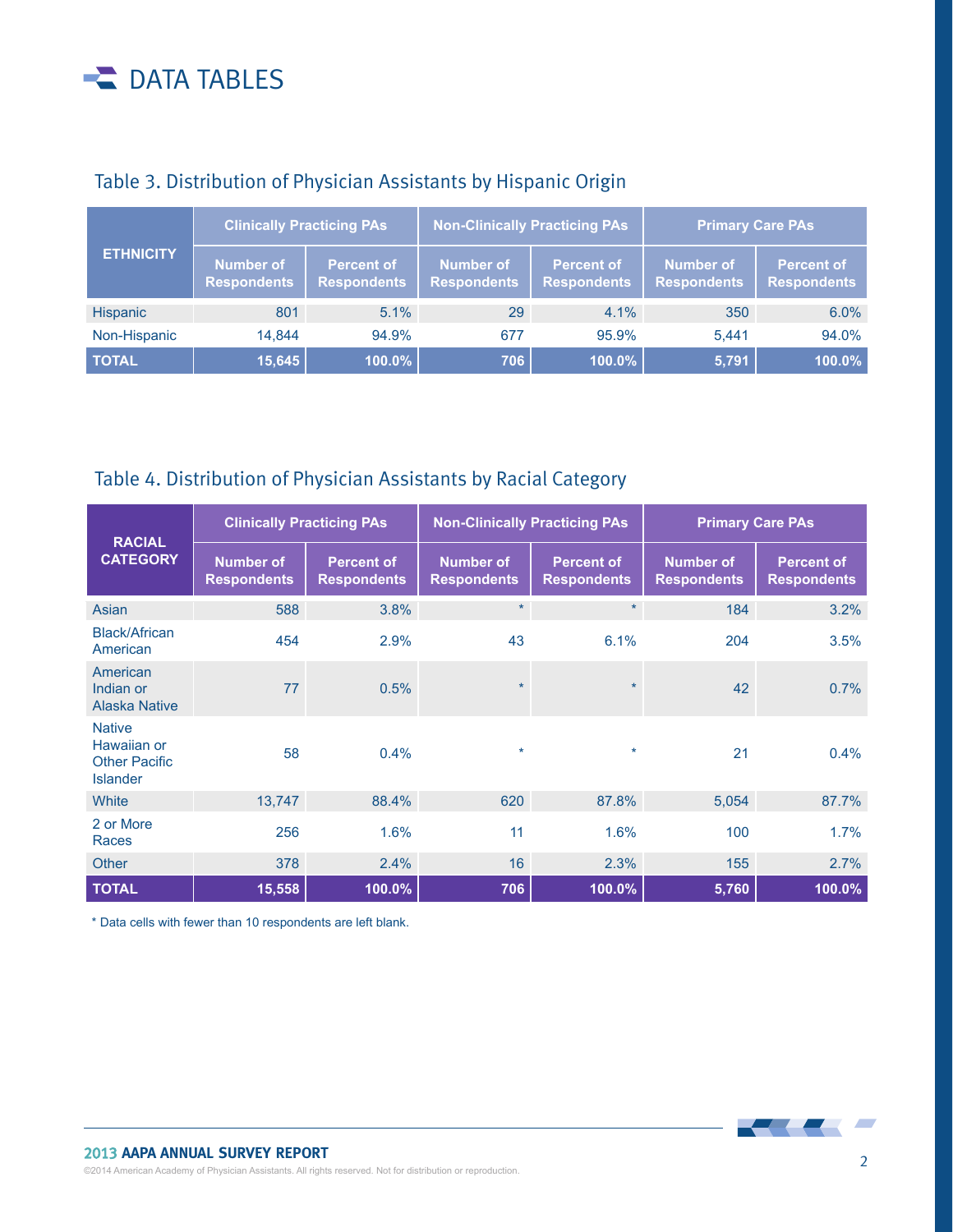| <b>ABLE TO</b><br><b>SPEAK A</b> | <b>Clinically Practicing PAs</b>       |                                         | <b>Non-Clinically Practicing PAs</b>   |                                         | <b>Primary Care PAs</b>                |                                         |
|----------------------------------|----------------------------------------|-----------------------------------------|----------------------------------------|-----------------------------------------|----------------------------------------|-----------------------------------------|
| <b>SECOND</b><br><b>LANGUAGE</b> | <b>Number of</b><br><b>Respondents</b> | <b>Percent of</b><br><b>Respondents</b> | <b>Number of</b><br><b>Respondents</b> | <b>Percent of</b><br><b>Respondents</b> | <b>Number of</b><br><b>Respondents</b> | <b>Percent of</b><br><b>Respondents</b> |
| <b>No</b>                        | 13.210                                 | 83.8%                                   | 591                                    | 84.1%                                   | 4.737                                  | 81.1%                                   |
| Yes                              | 2.545                                  | 16.2%                                   | 112                                    | 15.9%                                   | 1.101                                  | 18.9%                                   |
| <b>TOTAL</b>                     | 15,755                                 | $100.0\%$                               | 703                                    | 100.0%                                  | 5,838                                  | 100.0%                                  |

#### Table 5. Distribution of Physician Assistants by Ability to Speak a Second Language

#### Table 6. Distribution of Physician Assistants by State

|                                |                                        | <b>Clinically Practicing PAs</b>        | <b>Primary Care PAs</b>                |                                         |  |
|--------------------------------|----------------------------------------|-----------------------------------------|----------------------------------------|-----------------------------------------|--|
| <b>STATE</b>                   | <b>Number of</b><br><b>Respondents</b> | <b>Percent of</b><br><b>Respondents</b> | <b>Number of</b><br><b>Respondents</b> | <b>Percent of</b><br><b>Respondents</b> |  |
| Alabama                        | 55                                     | 0.5%                                    | 13                                     | 0.3%                                    |  |
| <b>Alaska</b>                  | 74                                     | 0.6%                                    | 47                                     | 1.2%                                    |  |
| Arizona                        | 263                                    | 2.2%                                    | 111                                    | 2.8%                                    |  |
| <b>Arkansas</b>                | 45                                     | 0.4%                                    | 17                                     | 0.4%                                    |  |
| California                     | 768                                    | 6.3%                                    | 315                                    | 7.9%                                    |  |
| Colorado                       | 341                                    | 2.8%                                    | 157                                    | 3.9%                                    |  |
| Connecticut                    | 229                                    | 1.9%                                    | 52                                     | 1.3%                                    |  |
| <b>Delaware</b>                | 42                                     | 0.3%                                    | 7                                      | 0.2%                                    |  |
| <b>District of</b><br>Columbia | 52                                     | 0.4%                                    | 20                                     | 0.5%                                    |  |
| <b>Florida</b>                 | 602                                    | 5.0%                                    | 143                                    | 3.6%                                    |  |
| Georgia                        | 337                                    | 2.8%                                    | 101                                    | 2.5%                                    |  |
| Hawaii                         | 22                                     | 0.2%                                    | 9                                      | 0.2%                                    |  |
| Idaho                          | 96                                     | 0.8%                                    | 51                                     | 1.3%                                    |  |
| <b>Illinois</b>                | 408                                    | 3.4%                                    | 129                                    | 3.2%                                    |  |
| Indiana                        | 188                                    | 1.6%                                    | 45                                     | 1.1%                                    |  |
| lowa                           | 141                                    | 1.2%                                    | 64                                     | 1.6%                                    |  |
| <b>Kansas</b>                  | 147                                    | 1.2%                                    | 64                                     | 1.6%                                    |  |
| Kentucky                       | 147                                    | 1.2%                                    | 49                                     | 1.2%                                    |  |
| Louisiana                      | 126                                    | 1.0%                                    | 25                                     | 0.6%                                    |  |
| <b>Maine</b>                   | 87                                     | 0.7%                                    | 26                                     | 0.7%                                    |  |
| Maryland                       | 329                                    | 2.7%                                    | 89                                     | 2.2%                                    |  |

#### 2013 **AAPA ANNUAL SURVEY REPORT**



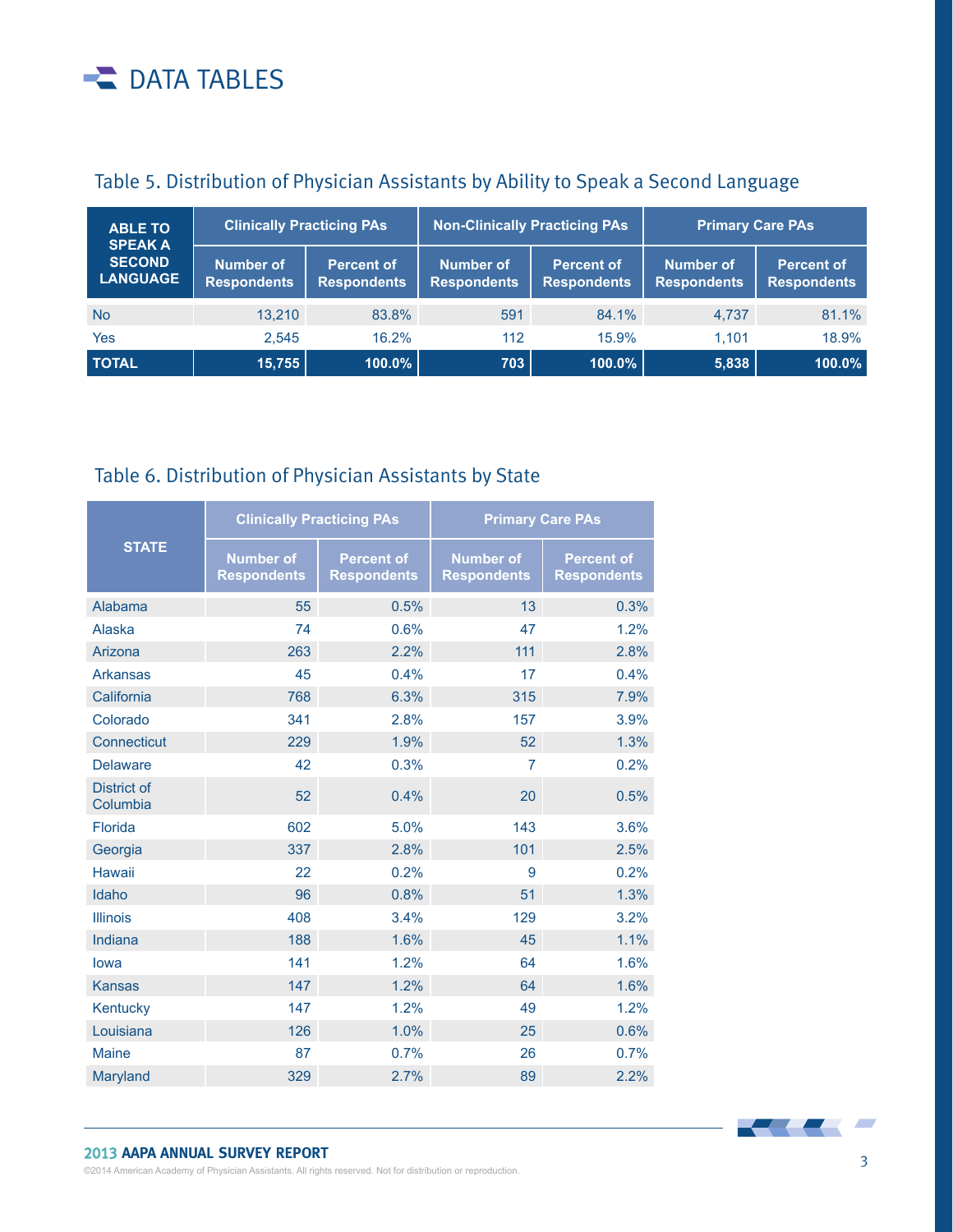#### Table 6. Distribution of Physician Assistants by State

(cont.)

|                       |                                        | <b>Clinically Practicing PAs</b>        | <b>Primary Care PAs</b>                |                                         |  |
|-----------------------|----------------------------------------|-----------------------------------------|----------------------------------------|-----------------------------------------|--|
| <b>STATE</b>          | <b>Number of</b><br><b>Respondents</b> | <b>Percent of</b><br><b>Respondents</b> | <b>Number of</b><br><b>Respondents</b> | <b>Percent of</b><br><b>Respondents</b> |  |
| <b>Massachusetts</b>  | 323                                    | 2.7%                                    | 68                                     | 1.7%                                    |  |
| Michigan              | 571                                    | 4.7%                                    | 165                                    | 4.1%                                    |  |
| <b>Minnesota</b>      | 336                                    | 2.8%                                    | 119                                    | 3.0%                                    |  |
| <b>Mississippi</b>    | 15                                     | 0.1%                                    | 5                                      | 0.1%                                    |  |
| <b>Missouri</b>       | 159                                    | 1.3%                                    | 46                                     | 1.2%                                    |  |
| <b>Montana</b>        | 61                                     | 0.5%                                    | 36                                     | 0.9%                                    |  |
| <b>Nebraska</b>       | 155                                    | 1.3%                                    | 68                                     | 1.7%                                    |  |
| <b>Nevada</b>         | 72                                     | 0.6%                                    | 32                                     | 0.8%                                    |  |
| <b>New Hampshire</b>  | 105                                    | 0.9%                                    | 25                                     | 0.6%                                    |  |
| <b>New Jersey</b>     | 202                                    | 1.7%                                    | 41                                     | 1.0%                                    |  |
| <b>New Mexico</b>     | 97                                     | 0.8%                                    | 42                                     | 1.1%                                    |  |
| <b>New York</b>       | 880                                    | 7.3%                                    | 232                                    | 5.8%                                    |  |
| <b>North Carolina</b> | 643                                    | 5.3%                                    | 234                                    | 5.9%                                    |  |
| <b>North Dakota</b>   | 44                                     | 0.4%                                    | 21                                     | 0.5%                                    |  |
| Ohio                  | 282                                    | 2.3%                                    | 50                                     | 1.3%                                    |  |
| <b>Oklahoma</b>       | 156                                    | 1.3%                                    | 59                                     | 1.5%                                    |  |
| Oregon                | 214                                    | 1.8%                                    | 80                                     | 2.0%                                    |  |
| Pennsylvania          | 699                                    | 5.8%                                    | 198                                    | 5.0%                                    |  |
| <b>Rhode Island</b>   | 69                                     | 0.6%                                    | 12                                     | 0.3%                                    |  |
| <b>South Carolina</b> | 166                                    | 1.4%                                    | 47                                     | 1.2%                                    |  |
| <b>South Dakota</b>   | 71                                     | 0.6%                                    | 33                                     | 0.8%                                    |  |
| <b>Tennessee</b>      | 197                                    | 1.6%                                    | 64                                     | 1.6%                                    |  |
| <b>Texas</b>          | 838                                    | 6.9%                                    | 349                                    | 8.8%                                    |  |
| <b>Utah</b>           | 131                                    | 1.1%                                    | 53                                     | 1.3%                                    |  |
| Vermont               | 39                                     | 0.3%                                    | 12                                     | 0.3%                                    |  |
| Virginia              | 321                                    | 2.7%                                    | 95                                     | 2.4%                                    |  |
| Washington            | 327                                    | 2.7%                                    | 115                                    | 2.9%                                    |  |
| <b>West Virginia</b>  | 61                                     | 0.5%                                    | 22                                     | 0.6%                                    |  |
| <b>Wisconsin</b>      | 337                                    | 2.8%                                    | 110                                    | 2.8%                                    |  |
| Wyoming               | 40                                     | 0.3%                                    | 18                                     | 0.5%                                    |  |
| <b>TOTAL</b>          | 12,110                                 | 100.0%                                  | 3,985                                  | 100.0%                                  |  |

Note: Non-clinically practicing PAs were not asked this question.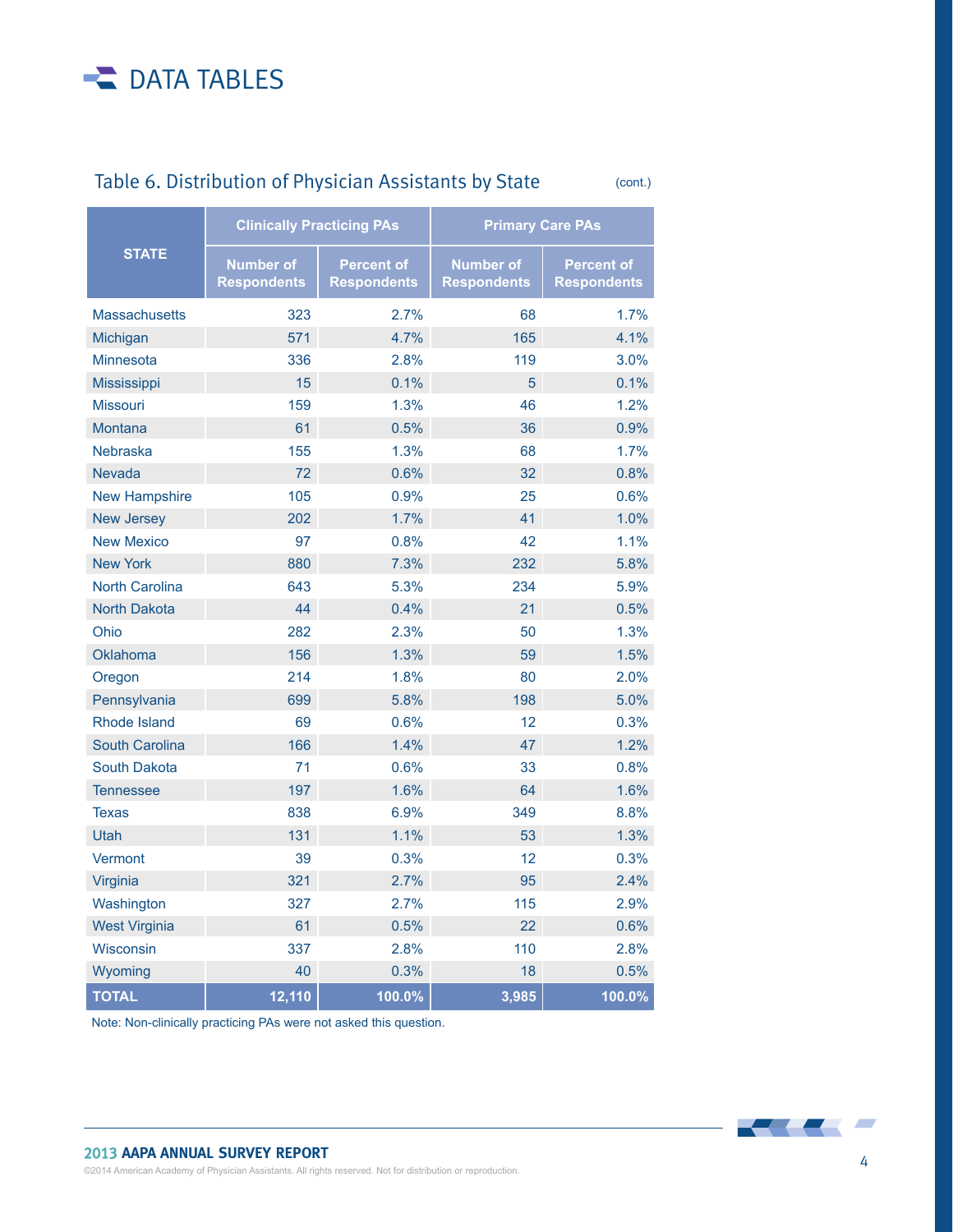#### Table 7. Number of Hours Worked in a Typical Week by Physician Assistants for Primary Clinical Employer (Percentiles)

| <b>HOURS</b><br><b>WORKED</b> | <b>Clinically</b><br><b>Practicing PAs</b> | <b>Non-Clinically</b><br><b>Practicing PAs</b> | <b>Primary Care PAs</b> |
|-------------------------------|--------------------------------------------|------------------------------------------------|-------------------------|
| <b>Number of Respondents</b>  | 14,482                                     | 344                                            | 4,862                   |
| 10th Percentile               | 30                                         | 5                                              | 24                      |
| 25th Percentile               | 37                                         | 8                                              | 36                      |
| 50th Percentile               | 40                                         | 10                                             | 40                      |
| <b>75th Percentile</b>        | 45                                         | 24                                             | 45                      |
| 90th Percentile               | 50                                         | 50                                             | 50                      |
| <b>MEAN</b>                   | 40.93                                      | 18.53                                          | 38.78                   |

#### Table 8. Distribution of Physician Assistants by Years of Clinical Experience as a PA (Grouped)

| <b>YEARS</b>                           | <b>Clinically Practicing PAs</b> |                                         | <b>Non-Clinically Practicing PAs</b> |                                         | <b>Primary Care PAs</b>                |                                         |
|----------------------------------------|----------------------------------|-----------------------------------------|--------------------------------------|-----------------------------------------|----------------------------------------|-----------------------------------------|
| <b>CLINICALLY</b><br><b>PRACTICING</b> | Number of<br><b>Respondents</b>  | <b>Percent of</b><br><b>Respondents</b> | Number of<br><b>Respondents</b>      | <b>Percent of</b><br><b>Respondents</b> | <b>Number of</b><br><b>Respondents</b> | <b>Percent of</b><br><b>Respondents</b> |
| 4 Years or Less                        | 5,366                            | 34.2%                                   | 67                                   | 9.6%                                    | 1,929                                  | 33.3%                                   |
| 5 to 9 Years                           | 3.757                            | 23.9%                                   | 151                                  | 21.6%                                   | 1.200                                  | 20.7%                                   |
| 10 to 14 Years                         | 2,655                            | 16.9%                                   | 171                                  | 24.5%                                   | 853                                    | 14.7%                                   |
| 15 to 19 Years                         | 1,346                            | 8.6%                                    | 121                                  | 17.3%                                   | 594                                    | 10.3%                                   |
| 20 or More Years                       | 2,572                            | 16.4%                                   | 188                                  | 26.9%                                   | 1,219                                  | 21.0%                                   |
| <b>TOTAL</b>                           | 15,696                           | $100.0\%$                               | 698                                  | 100.0%                                  | 5,795                                  | 100.0%                                  |

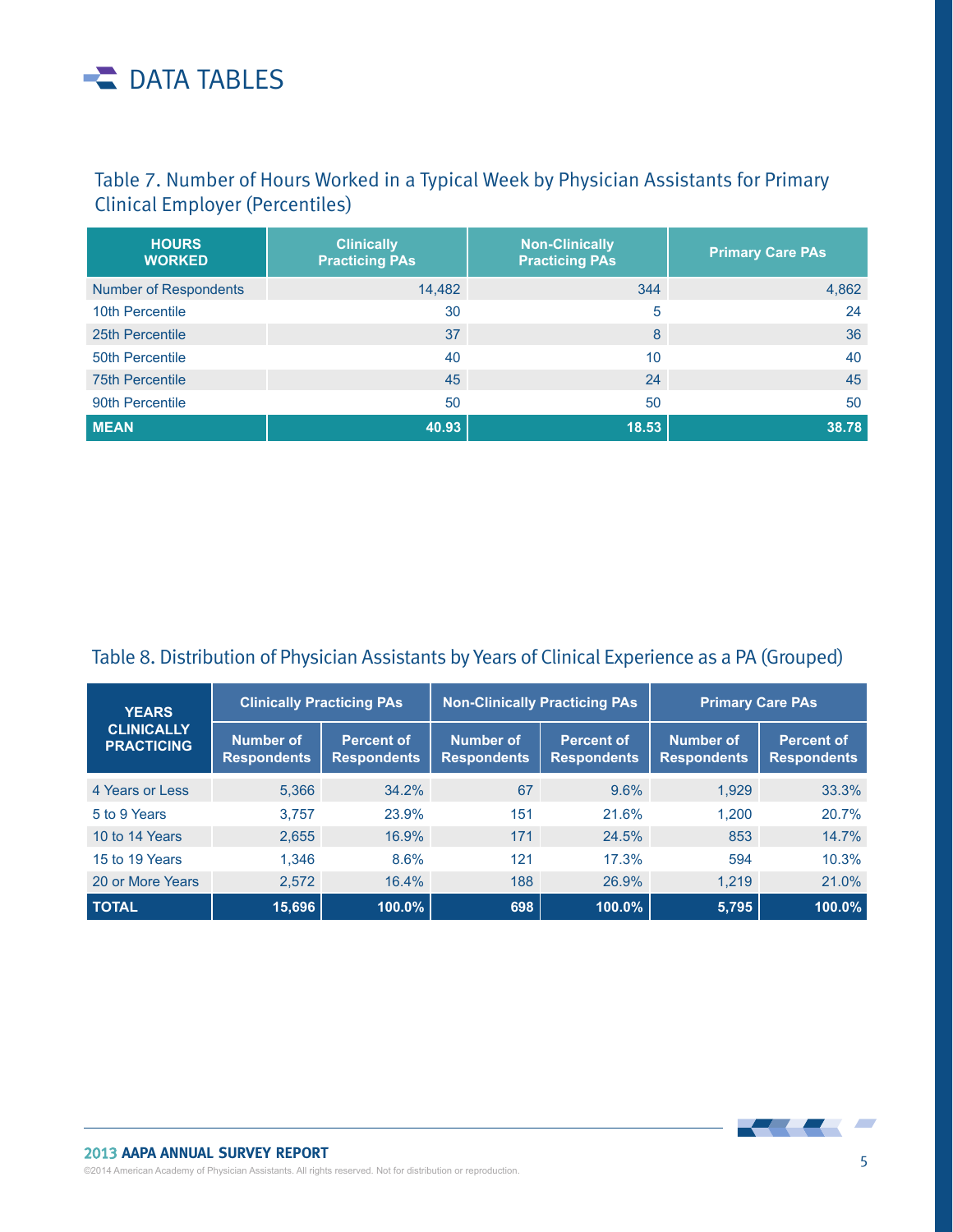| <b>YEARS</b>                         | <b>Clinically Practicing PAs</b> |                                         |                                        | <b>Non-Clinically Practicing PAs</b>    | <b>Primary Care PAs</b>                |                                         |
|--------------------------------------|----------------------------------|-----------------------------------------|----------------------------------------|-----------------------------------------|----------------------------------------|-----------------------------------------|
| <b>CLINICAL</b><br><b>EXPERIENCE</b> | Number of<br><b>Respondents</b>  | <b>Percent of</b><br><b>Respondents</b> | <b>Number of</b><br><b>Respondents</b> | <b>Percent of</b><br><b>Respondents</b> | <b>Number of</b><br><b>Respondents</b> | <b>Percent of</b><br><b>Respondents</b> |
| 4 Years or Less                      | 7,442                            | 47.7%                                   | 174                                    | 25.3%                                   | 2,493                                  | 43.2%                                   |
| 5 to 9 Years                         | 3.778                            | 24.2%                                   | 159                                    | 23.1%                                   | 1.189                                  | 20.6%                                   |
| 10 to 14 Years                       | 2,100                            | 13.4%                                   | 160                                    | 23.2%                                   | 743                                    | 12.9%                                   |
| 15 to 19 Years                       | 935                              | $6.0\%$                                 | 89                                     | 12.9%                                   | 530                                    | 9.2%                                    |
| 20 or More Years                     | 1,361                            | 8.7%                                    | 107                                    | 15.5%                                   | 811                                    | 14.1%                                   |
| <b>TOTAL</b>                         | 15,616                           | 100.0%                                  | 689                                    | 100.0%                                  | 5,766                                  | $100.0\%$                               |

#### Table 9. Years Worked by Physician Assistants in Current Specialty (Grouped)

#### Table 10. Distribution of Physician Assistants by Primary Clinical Employer

| <b>PRIMARY</b>                                                   | <b>Clinically Practicing PAs</b>       |                                         |                                        | <b>Non-Clinically Practicing</b><br><b>PAs</b> | <b>Primary Care PAs</b>                |                                         |
|------------------------------------------------------------------|----------------------------------------|-----------------------------------------|----------------------------------------|------------------------------------------------|----------------------------------------|-----------------------------------------|
| <b>CLINICAL</b><br><b>EMPLOYER</b>                               | <b>Number of</b><br><b>Respondents</b> | <b>Percent of</b><br><b>Respondents</b> | <b>Number of</b><br><b>Respondents</b> | <b>Percent of</b><br><b>Respondents</b>        | <b>Number of</b><br><b>Respondents</b> | <b>Percent of</b><br><b>Respondents</b> |
| <b>Solo Physician Practice</b>                                   | 1,394                                  | 9.4%                                    | 28                                     | 8.07%                                          | 699                                    | 14.14%                                  |
| Single-Specialty<br><b>Physician Group Practice</b>              | 3,858                                  | 26.14%                                  | 60                                     | 17.29%                                         | 1,062                                  | 21.48%                                  |
| <b>Multi-Specialty Physician</b><br><b>Group Practice</b>        | 1,949                                  | 13.21%                                  | 23                                     | 6.63%                                          | 696                                    | 14.08%                                  |
| <b>University Hospital</b>                                       | 1,516                                  | 10.27%                                  | 60                                     | 17.29%                                         | 123                                    | 2.49%                                   |
| <b>Other Hospital</b>                                            | 2,307                                  | 15.63%                                  | 50                                     | 14.4%                                          | 286                                    | 5.79%                                   |
| Freestanding urgent care<br>center                               | 341                                    | 2.31%                                   | 11                                     | 3.17%                                          | 218                                    | 4.41%                                   |
| <b>HMO</b>                                                       | 164                                    | 1.11%                                   | $\star$                                | $\star$                                        | 68                                     | 1.38%                                   |
| <b>Medical staffing agency</b>                                   | 78                                     | 0.53%                                   | $\star$                                |                                                | 11                                     | 0.22%                                   |
| <b>Physician Practice</b><br><b>Management Company</b>           | 256                                    | 1.73%                                   | $\star$                                |                                                | 58                                     | 1.17%                                   |
| Integrated health delivery<br>system                             | 225                                    | 1.52%                                   | $\star$                                | $\star$                                        | 88                                     | 1.78%                                   |
| Military Branch or<br><b>Government Agency</b><br>(including Va) | 577                                    | 3.91%                                   | 21                                     | 6.05%                                          | 299                                    | 6.05%                                   |
| <b>Retail Clinic System</b><br>(e.g., MinuteClinic)              | 66                                     | 0.45%                                   | $\star$                                | $\star$                                        | 45                                     | 0.91%                                   |
| <b>TOTAL</b>                                                     | 12,731                                 | 100.0%                                  | 253                                    | 100.0%                                         | 3,268                                  | 100.0%                                  |

\* Data cells with fewer than 10 respondents are left blank.

#### 2013 **AAPA ANNUAL SURVEY REPORT**

©2014 American Academy of Physician Assistants. All rights reserved. Not for distribution or reproduction. 6

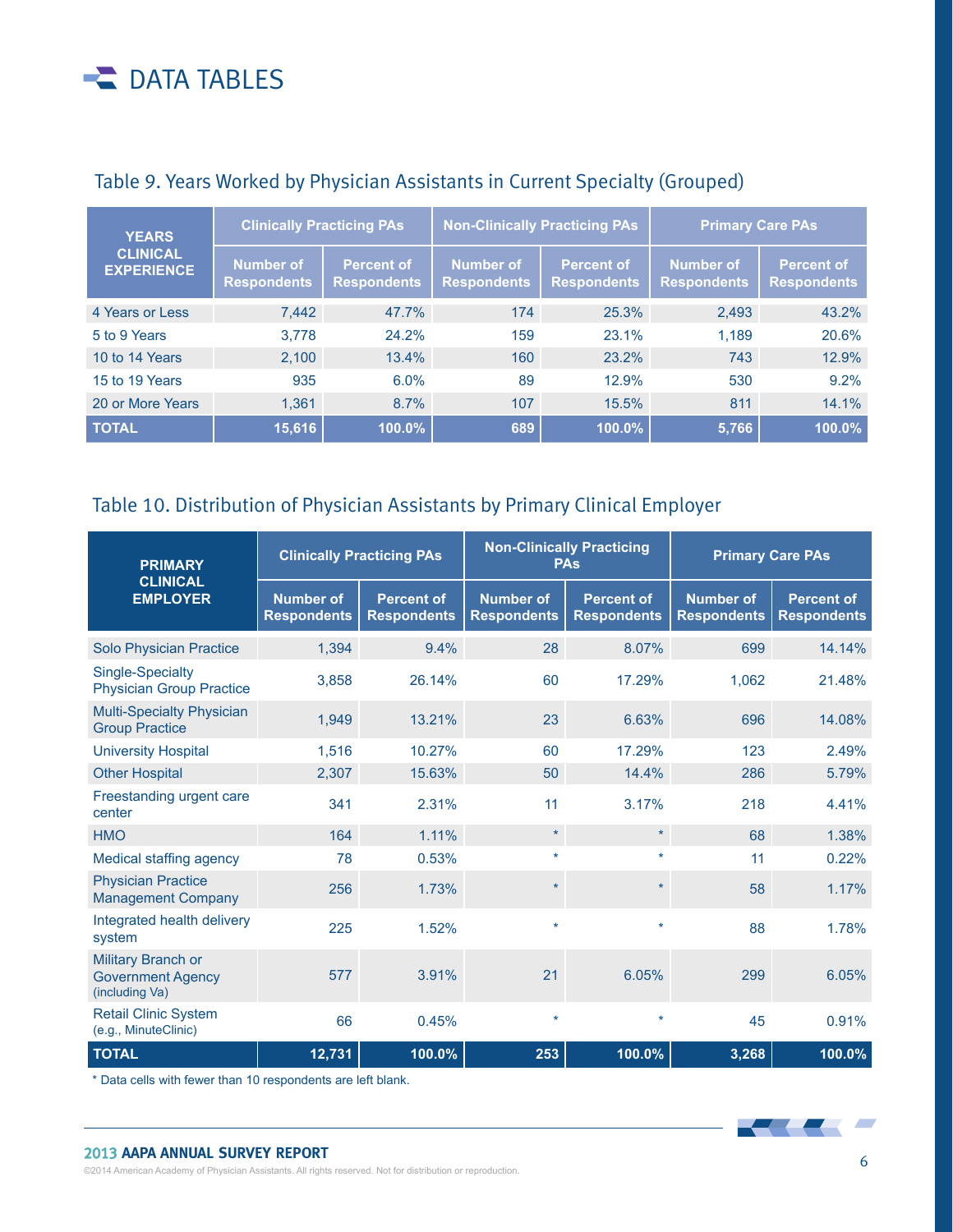| <b>PRIMARY</b><br><b>SPECIALTY</b>                | <b>Clinically Practicing PAs</b>       |                                         |                                        | <b>Non-Clinically Practicing PAs</b>    | <b>Primary Care PAs</b>                |                                         |
|---------------------------------------------------|----------------------------------------|-----------------------------------------|----------------------------------------|-----------------------------------------|----------------------------------------|-----------------------------------------|
|                                                   | <b>Number of</b><br><b>Respondents</b> | <b>Percent of</b><br><b>Respondents</b> | <b>Number of</b><br><b>Respondents</b> | <b>Percent of</b><br><b>Respondents</b> | <b>Number of</b><br><b>Respondents</b> | <b>Percent of</b><br><b>Respondents</b> |
| <b>Primary Care</b>                               | 5.069                                  | 32.1%                                   | 300                                    | 42.8%                                   | 5.719                                  | 97.0%                                   |
| <b>Internal Medicine</b><br><b>Subspecialties</b> | 1.611                                  | 10.2%                                   | 73                                     | 10.4%                                   | 24                                     | 0.4%                                    |
| <b>Pediatric Subspecialties</b>                   | 268                                    | 1.7%                                    | 18                                     | 2.6%                                    | $\star$                                |                                         |
| <b>Surgical Subspecialties</b>                    | 4.205                                  | 26.6%                                   | 110                                    | 15.7%                                   | 46                                     | 0.8%                                    |
| <b>Emergency Medicine</b>                         | 1,708                                  | 10.8%                                   | 82                                     | 11.7%                                   | 29                                     | 0.5%                                    |
| <b>Other Specialties</b>                          | 2,937                                  | 18.6%                                   | 118                                    | 16.8%                                   | 68                                     | 1.2%                                    |
| <b>TOTAL</b>                                      | 15,798                                 | 100.0%                                  | 701                                    | 100.0%                                  | 5,893                                  | 100.0%                                  |

#### Table 11. Distribution of Physician Assistants by Primary Specialty (Grouped)

\* Data cells with fewer than 10 respondents are left blank.

#### Table 12. Distribution of Physician Assistants by Primary Care Specialty (Primary Specialty)

| <b>PRIMARY CARE</b><br><b>SPECIALTY</b>    | <b>Clinically Practicing PAs</b>       |                                         | <b>Non-Clinically Practicing PAs</b> |                                         | <b>Primary Care PAs</b>         |                                         |
|--------------------------------------------|----------------------------------------|-----------------------------------------|--------------------------------------|-----------------------------------------|---------------------------------|-----------------------------------------|
|                                            | <b>Number of</b><br><b>Respondents</b> | <b>Percent of</b><br><b>Respondents</b> | Number of<br><b>Respondents</b>      | <b>Percent of</b><br><b>Respondents</b> | Number of<br><b>Respondents</b> | <b>Percent of</b><br><b>Respondents</b> |
| <b>Family Medicine</b>                     | 2,289                                  | 14.5%                                   | 146                                  | 20.8%                                   | 2,613                           | 44.3%                                   |
| <b>Family Medicine</b><br>with Urgent Care | 1.387                                  | 8.8%                                    | 68                                   | 9.7%                                    | 1,540                           | 26.1%                                   |
| Obstetrics/<br>Gynecology                  | 311                                    | 2.0%                                    | 21                                   | 3.0%                                    | 358                             | 6.1%                                    |
| <b>Pediatrics: General</b>                 | 300                                    | 1.9%                                    | 14                                   | 2.0%                                    | 336                             | 5.7%                                    |
| Internal Medicine:<br>General              | 782                                    | 4.9%                                    | 51                                   | 7.3%                                    | 872                             | 14.8%                                   |
| <b>Primary Care Total</b>                  | 5,069                                  | 32.1%                                   | 300                                  | 42.8%                                   | 5,719                           | 97.0%                                   |
| <b>TOTAL</b>                               | 15,798                                 | 100.0%                                  | 701                                  | 100.0%                                  | 5,893                           | 100.0%                                  |

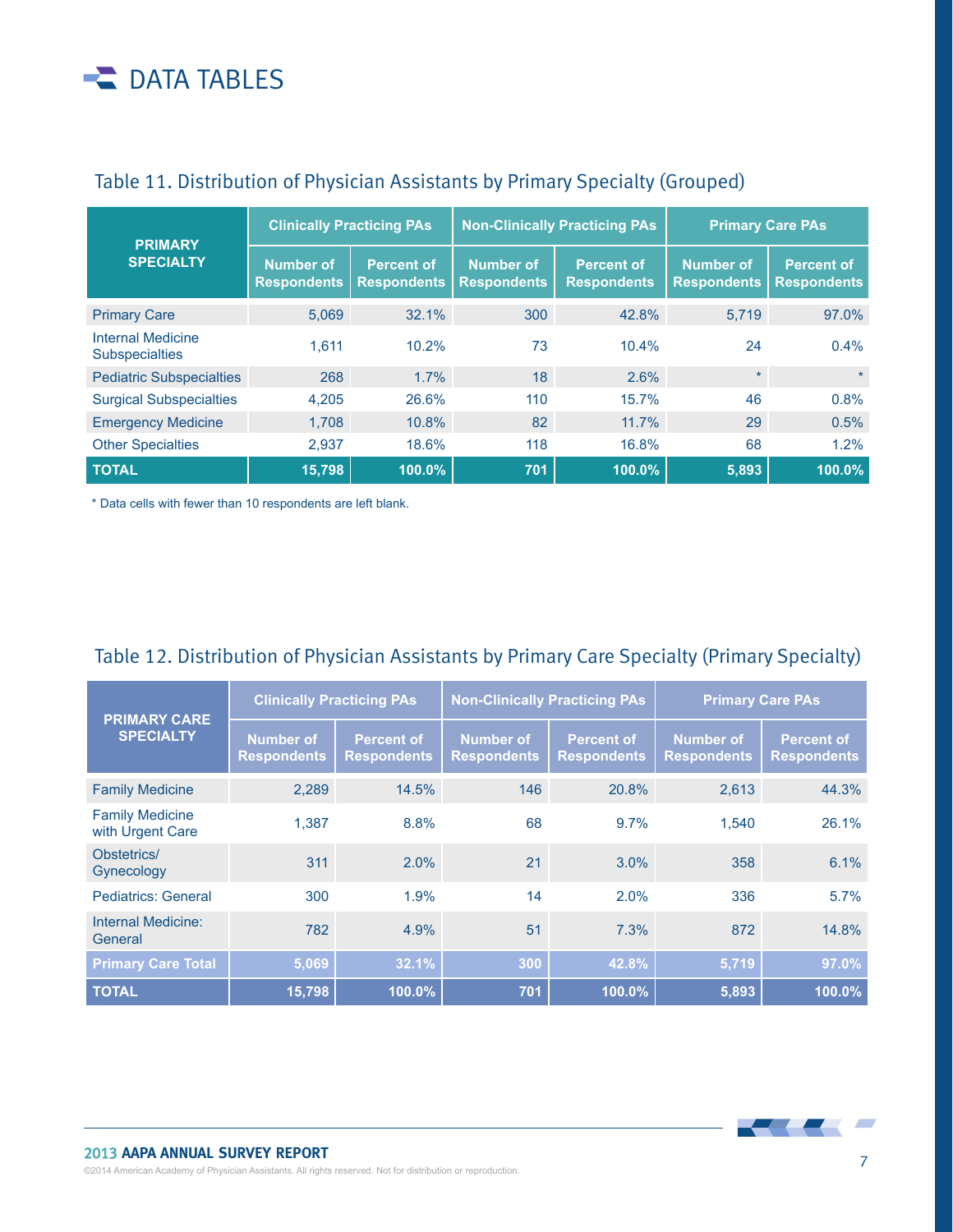#### Table 13. Distribution of Physician Assistants by Internal Medicine Specialty (Primary Specialty)

| <b>INTERNAL MEDICINE</b>                               |                                        | <b>Clinically Practicing PAs</b>        | <b>Non-Clinically Practicing PAs</b>   |                                         | <b>Primary Care PAs</b>                |                                         |
|--------------------------------------------------------|----------------------------------------|-----------------------------------------|----------------------------------------|-----------------------------------------|----------------------------------------|-----------------------------------------|
| <b>SPECIALTY</b>                                       | <b>Number of</b><br><b>Respondents</b> | <b>Percent of</b><br><b>Respondents</b> | <b>Number of</b><br><b>Respondents</b> | <b>Percent of</b><br><b>Respondents</b> | <b>Number of</b><br><b>Respondents</b> | <b>Percent of</b><br><b>Respondents</b> |
| <b>Internal Medicine:</b><br>General                   | 782                                    | 4.9%                                    | 51                                     | 7.3%                                    | 872                                    | 14.8%                                   |
| <b>Internal Medicine:</b><br>Cardiology                | 409                                    | 2.6%                                    | 16                                     | 2.3%                                    | ÷                                      |                                         |
| <b>Internal Medicine:</b><br><b>Critical Care</b>      | 118                                    | 0.7%                                    | $\star$                                |                                         | $\star$                                |                                         |
| Internal Medicine:<br>Endocrinology                    | 100                                    | 0.6%                                    | $\star$                                |                                         |                                        |                                         |
| Internal Medicine:<br>Gastroenterology                 | 263                                    | 1.7%                                    | 11                                     | 1.6%                                    | $\star$                                |                                         |
| <b>Internal Medicine:</b><br>Hematology                | 29                                     | 0.2%                                    | $\star$                                | $\star$                                 |                                        |                                         |
| <b>Internal Medicine:</b><br>Immunology                | $\star$                                | $\star$                                 | $\star$                                | $\star$                                 | $\star$                                |                                         |
| <b>Internal Medicine:</b><br><b>Infectious Disease</b> | 67                                     | 0.4%                                    | ÷                                      | $\star$                                 |                                        |                                         |
| <b>Internal Medicine:</b><br>Nephrology                | 87                                     | 0.6%                                    | $\star$                                |                                         |                                        |                                         |
| <b>Internal Medicine:</b><br>Neurology                 | 141                                    | 0.9%                                    | $\star$                                | $\star$                                 | ÷                                      |                                         |
| <b>Internal Medicine:</b><br>Pulmonology               | 78                                     | 0.5%                                    | $\star$                                |                                         |                                        |                                         |
| <b>Internal Medicine:</b><br>Rheumatology              | 42                                     | 0.3%                                    | $\star$                                | $\star$                                 | ÷                                      |                                         |
| <b>Internal Medicine:</b><br>Oncology                  | 240                                    | 1.5%                                    | 13                                     | 1.9%                                    | $\star$                                |                                         |
| <b>Internal Medicine: Other</b>                        | 34                                     | 0.2%                                    | $\star$                                | $\star$                                 | $\star$                                |                                         |
| <b>Internal Medicine Total</b>                         | 2,390                                  | 15.1%                                   | 91                                     | 13.0%                                   | 872                                    | 14.8%                                   |
| <b>TOTAL</b>                                           | 15,798                                 | 100.0%                                  | 701                                    | 100.0%                                  | 5,893                                  | 100.0%                                  |

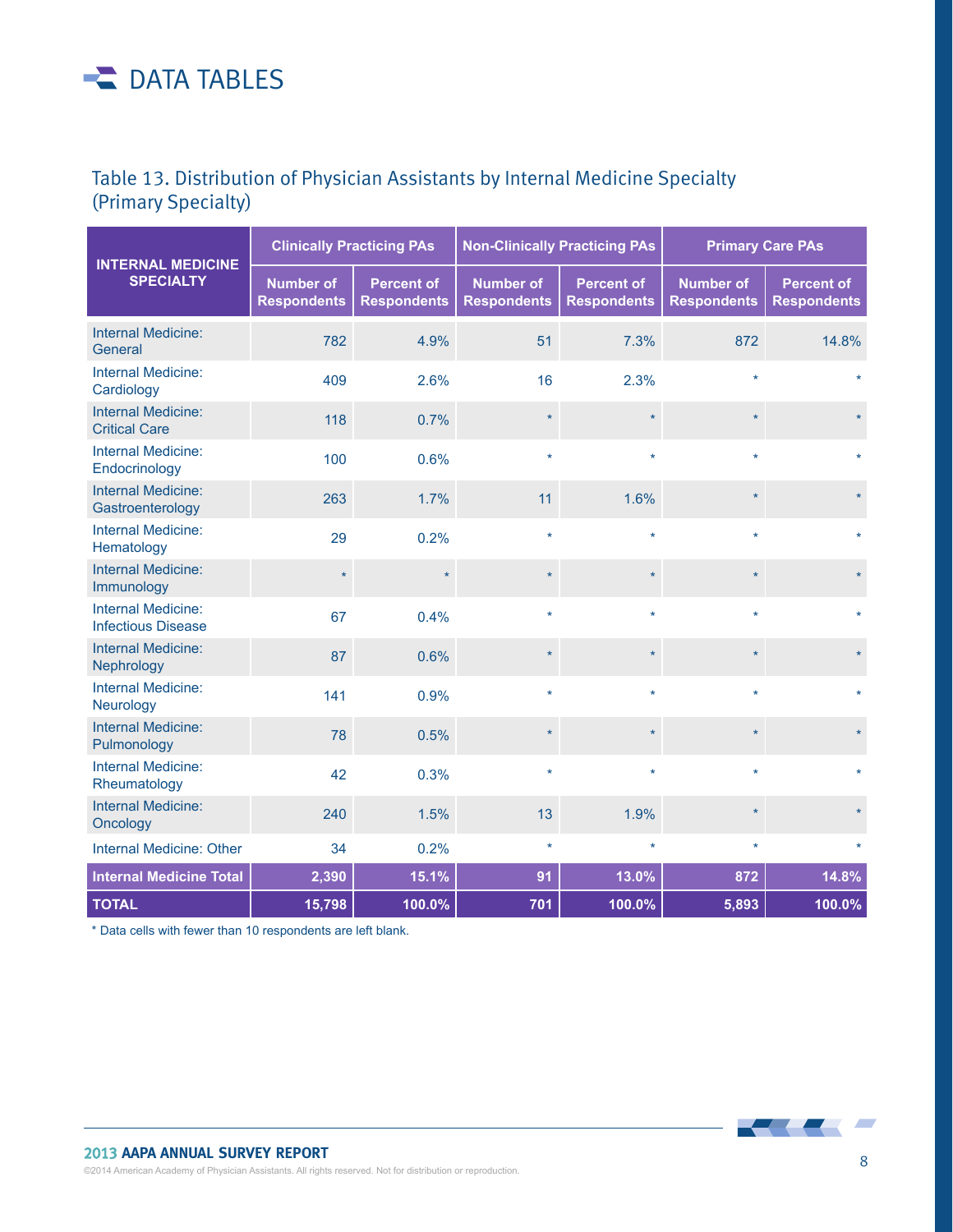| <b>PEDIATRIC</b>                          |                                        | <b>Clinically Practicing PAs</b>        | <b>Non-Clinically</b><br><b>Practicing PAs</b> |                                         | <b>Primary Care PAs</b>                |                                         |
|-------------------------------------------|----------------------------------------|-----------------------------------------|------------------------------------------------|-----------------------------------------|----------------------------------------|-----------------------------------------|
| <b>SPECIALTY</b>                          | <b>Number of</b><br><b>Respondents</b> | <b>Percent of</b><br><b>Respondents</b> | <b>Number of</b><br><b>Respondents</b>         | <b>Percent of</b><br><b>Respondents</b> | <b>Number of</b><br><b>Respondents</b> | <b>Percent of</b><br><b>Respondents</b> |
| <b>Pediatrics: General</b>                | 300                                    | 1.9%                                    | 14                                             | 2.0%                                    | 336                                    | 5.7%                                    |
| Pediatrics:<br><b>Adolescent Medicine</b> | 14                                     | 0.1%                                    |                                                |                                         |                                        |                                         |
| <b>Pediatrics: Allergy</b>                | $\star$                                |                                         |                                                | $\star$                                 | $\star$                                |                                         |
| <b>Pediatrics: Cardiology</b>             | 15                                     | 0.1%                                    |                                                |                                         |                                        |                                         |
| <b>Pediatrics: Critical Care</b>          | 37                                     | 0.2%                                    |                                                | $\star$                                 | $\star$                                |                                         |
| <b>Pediatrics: Endocrinology</b>          |                                        |                                         |                                                |                                         |                                        |                                         |
| Pediatrics:<br>Gastroenterology           | $\star$                                |                                         |                                                |                                         |                                        |                                         |
| <b>Pediatrics: Hematology</b>             |                                        |                                         |                                                |                                         |                                        |                                         |
| Pediatrics:<br><b>Infectious Disease</b>  | 4                                      |                                         |                                                |                                         |                                        |                                         |
| Pediatrics:<br>Neonatal-Perinatal         | 52                                     | 0.3%                                    |                                                |                                         |                                        |                                         |
| <b>Pediatrics: Nephrology</b>             | $\star$                                | ÷                                       |                                                | $\star$                                 | $\star$                                |                                         |
| <b>Pediatrics: Neurology</b>              | 12                                     | 0.1%                                    |                                                |                                         |                                        |                                         |
| <b>Pediatrics: Pulmonology</b>            | 10                                     | 0.1%                                    |                                                | $\star$                                 | $\star$                                |                                         |
| <b>Pediatrics: Rheumatology</b>           |                                        |                                         |                                                |                                         |                                        |                                         |
| <b>Pediatrics: Oncology</b>               | 20                                     | 0.1%                                    |                                                | $\star$                                 | $\star$                                |                                         |
| Pediatrics:<br><b>Emergency Medicine</b>  | 22                                     | 0.1%                                    |                                                |                                         |                                        |                                         |
| <b>Pediatrics: Other</b>                  | 56                                     | 0.4%                                    |                                                |                                         |                                        |                                         |
| <b>Pediatrics Total</b>                   | 538                                    | 3.4%                                    | 14                                             | 2.0%                                    |                                        |                                         |
| <b>TOTAL</b>                              | 15,798                                 | 100.0%                                  | 701                                            | 100.0%                                  | 5,893                                  | 100.0%                                  |

#### Table 14. Distribution of Physician Assistants by Pediatric Specialty (Primary Specialty)

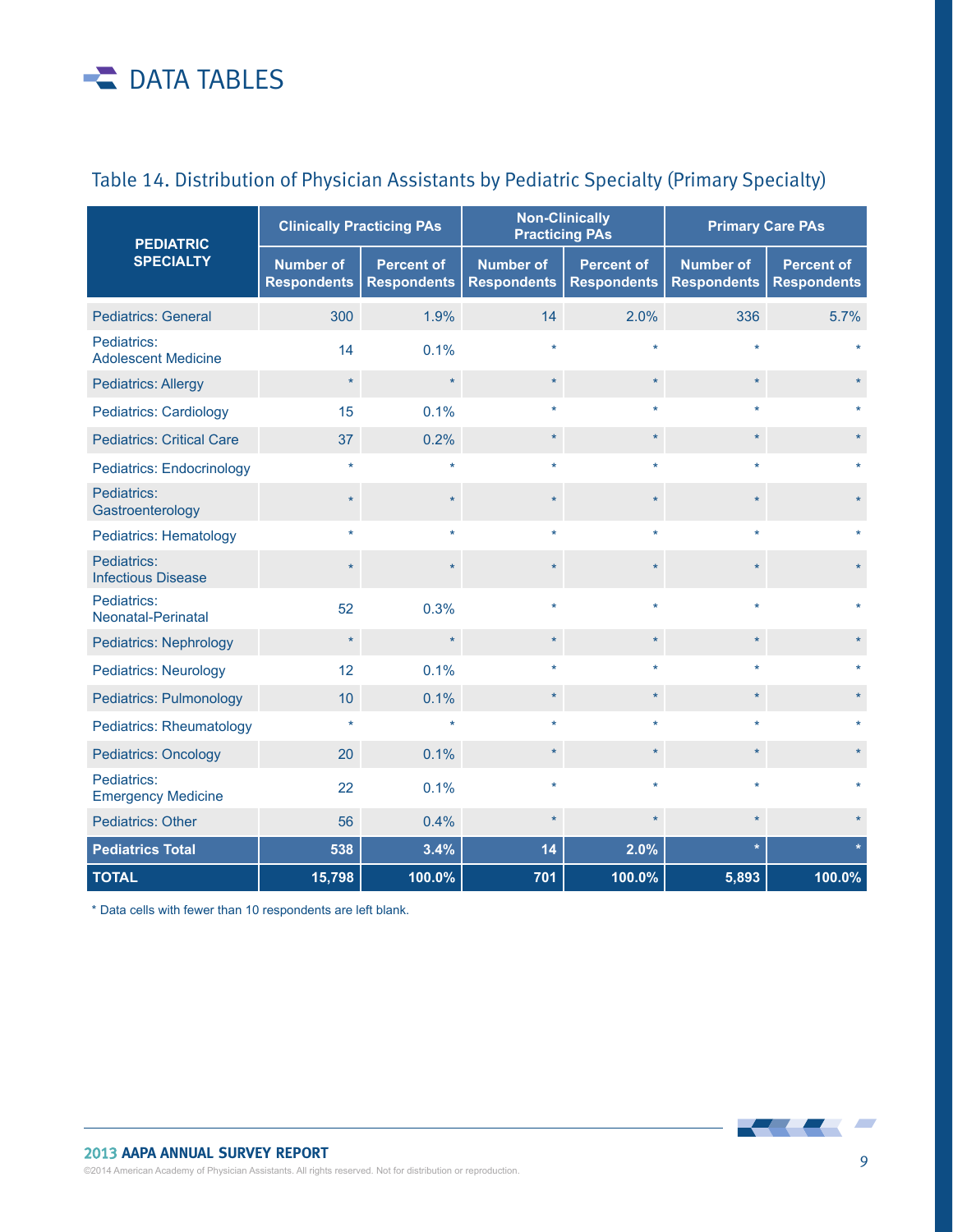| <b>SURGICAL</b>                            | <b>Clinically Practicing PAs</b>       |                                         | <b>Non-Clinically</b><br><b>Practicing PAs</b> |                                         | <b>Primary Care PAs</b>                |                                         |
|--------------------------------------------|----------------------------------------|-----------------------------------------|------------------------------------------------|-----------------------------------------|----------------------------------------|-----------------------------------------|
| <b>SPECIALTY</b>                           | <b>Number of</b><br><b>Respondents</b> | <b>Percent of</b><br><b>Respondents</b> | <b>Number of</b><br><b>Respondents</b>         | <b>Percent of</b><br><b>Respondents</b> | <b>Number of</b><br><b>Respondents</b> | <b>Percent of</b><br><b>Respondents</b> |
| Surgery: General                           | 443                                    | 2.8%                                    | 17                                             | 2.4%                                    | $\star$                                |                                         |
| <b>Surgery: Bariatric</b>                  | 50                                     | 0.3%                                    |                                                |                                         | ÷                                      |                                         |
| Surgery: Cardiovascular/<br>Cardiothoracic | 395                                    | 2.5%                                    |                                                |                                         |                                        |                                         |
| Surgery: Colon & Rectal                    | 21                                     | 0.1%                                    | $\star$                                        | $\star$                                 | $\star$                                |                                         |
| Surgery: Hand                              | 48                                     | 0.3%                                    | $\star$                                        | $\star$                                 | $\star$                                |                                         |
| <b>Surgery: Neurological</b>               | 426                                    | 2.7%                                    | $\star$                                        | $\star$                                 | $\star$                                |                                         |
| <b>Surgery: Oncology</b>                   | 66                                     | 0.4%                                    | $\star$                                        | $\star$                                 | $\star$                                |                                         |
| Surgery: Orthopedics                       | 1,723                                  | 10.9%                                   | 39                                             | 5.6%                                    | 15                                     | 0.3%                                    |
| Surgery: Otolaryngology                    | 163                                    | 1.0%                                    | 10                                             | 1.4%                                    | $\star$                                |                                         |
| <b>Surgery: Pediatric</b>                  | 34                                     | 0.2%                                    |                                                | $\star$                                 | $\star$                                |                                         |
| <b>Surgery: Plastic</b>                    | 141                                    | 0.9%                                    | $\star$                                        | $\star$                                 | $\star$                                |                                         |
| Surgery: Thoracic                          | 40                                     | 0.3%                                    |                                                | $\star$                                 |                                        |                                         |
| Surgery: Transplant                        | 56                                     | 0.4%                                    | $\star$                                        | $\star$                                 | $\star$                                |                                         |
| Surgery: Trauma                            | 126                                    | 0.8%                                    |                                                | $\star$                                 |                                        |                                         |
| <b>Surgery: Urology</b>                    | 249                                    | 1.6%                                    | $\star$                                        | $\star$                                 | $\star$                                |                                         |
| Surgery: Vascular                          | 106                                    | 0.7%                                    |                                                | $\star$                                 |                                        |                                         |
| Surgery: Other                             | 118                                    | 0.7%                                    | $\star$                                        | $\star$                                 | $\star$                                |                                         |
| <b>Surgery Total</b>                       | 4,205                                  | 26.6%                                   | 66                                             | 9.4%                                    | 15                                     | 0.3%                                    |
| <b>TOTAL</b>                               | 15,798                                 | 100.0%                                  | 701                                            | 100.0%                                  | 5,893                                  | 100.0%                                  |

#### Table 15. Distribution of Physician Assistants by Surgical Specialty (Primary Specialty)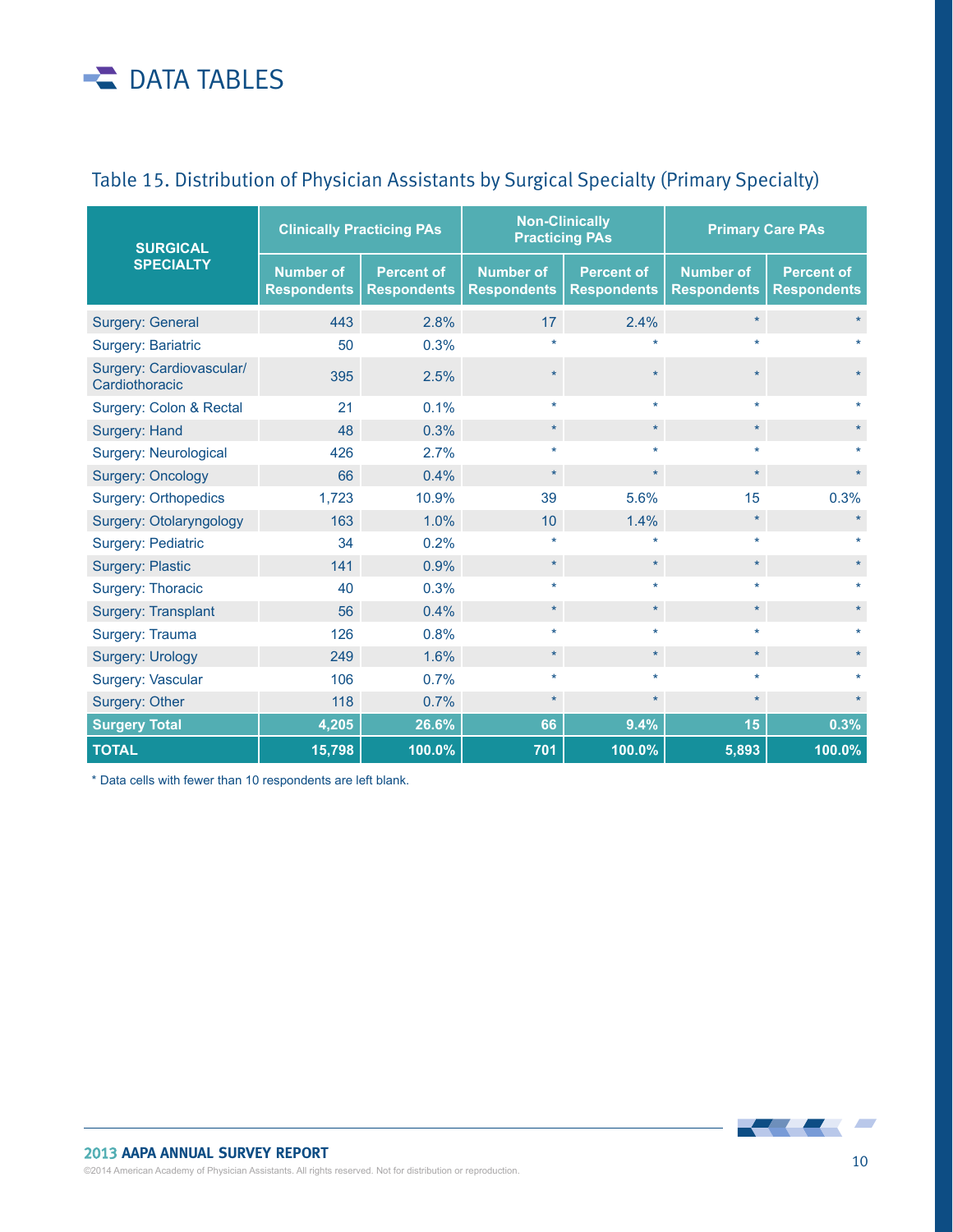#### Table 16. Distribution of Physician Assistants by Emergency Medicine and Other Specialties (Primary Specialty)

| <b>EMERGENCY</b>                                     | <b>Clinically Practicing PAs</b>       |                                         | <b>Non-Clinically</b><br><b>Practicing PAs</b> |                                         | <b>Primary Care PAs</b>                |                                         |
|------------------------------------------------------|----------------------------------------|-----------------------------------------|------------------------------------------------|-----------------------------------------|----------------------------------------|-----------------------------------------|
| <b>MEDICINE AND OTHER</b><br><b>SPECIALTIES</b>      | <b>Number of</b><br><b>Respondents</b> | <b>Percent of</b><br><b>Respondents</b> | <b>Number of</b><br><b>Respondents</b>         | <b>Percent of</b><br><b>Respondents</b> | <b>Number of</b><br><b>Respondents</b> | <b>Percent of</b><br><b>Respondents</b> |
| <b>Emergency Medicine</b>                            | 1,708                                  | 10.8%                                   | 82                                             | 11.7%                                   | 29                                     | 0.5%                                    |
| <b>Addiction Medicine</b>                            | 32                                     | 0.2%                                    |                                                |                                         |                                        |                                         |
| Allergy                                              | 90                                     | 0.6%                                    | $\star$                                        | $\star$                                 | $\star$                                |                                         |
| Anesthesiology                                       | 34                                     | 0.2%                                    |                                                |                                         |                                        |                                         |
| Dermatology                                          | 517                                    | 3.3%                                    | $\star$                                        | $\star$                                 | $\star$                                |                                         |
| <b>Diagnostic Radiology</b>                          | 22                                     | 0.1%                                    | $\star$                                        | $\star$                                 | ÷                                      |                                         |
| <b>Genetics</b>                                      | $\overline{2}$                         | 0.0%                                    | $\star$                                        | $\star$                                 | $\star$                                |                                         |
| <b>Geriatrics</b>                                    | 108                                    | 0.7%                                    |                                                | $\star$                                 |                                        |                                         |
| <b>Hospice &amp; Palliative Care</b>                 | 12                                     | 0.1%                                    | $\star$                                        | $\star$                                 | ×                                      |                                         |
| <b>Hospital Medicine</b>                             | 447                                    | 2.8%                                    | 13                                             | 1.9%                                    | 18                                     | 0.3%                                    |
| <b>Interventional Cardiology</b>                     | 45                                     | 0.3%                                    | $\star$                                        | $\star$                                 | $\star$                                |                                         |
| <b>Interventional Radiology</b>                      | 157                                    | 1.0%                                    |                                                |                                         | ÷                                      |                                         |
| <b>Occupational Medicine</b>                         | 239                                    | 1.5%                                    | 19                                             | 2.7%                                    | 11                                     | 0.2%                                    |
| Ophthalmology                                        | 10                                     | 0.1%                                    | ٠                                              |                                         |                                        |                                         |
| Pain Management                                      | 241                                    | 1.5%                                    | $\star$                                        | $\star$                                 | ×                                      |                                         |
| Pathology                                            |                                        |                                         |                                                |                                         |                                        |                                         |
| <b>Physical Medicine/</b><br>Rehabilitation          | 108                                    | 0.7%                                    |                                                |                                         |                                        |                                         |
| Psychiatry                                           | 148                                    | 0.9%                                    | 12                                             | 1.7%                                    |                                        |                                         |
| <b>Public Health</b>                                 | 15                                     | 0.1%                                    | $\star$                                        | $\star$                                 | $\star$                                |                                         |
| <b>Radiation Oncology</b>                            | 30                                     | 0.2%                                    | $\star$                                        | $\star$                                 |                                        |                                         |
| <b>Other</b>                                         | 677                                    | 4.3%                                    | 29                                             | 4.1%                                    | ÷                                      |                                         |
| <b>Emergency and Other</b><br><b>Specialty Total</b> | 4,642                                  | 29.4%                                   | 155                                            | 22.1%                                   | 58                                     | 1.0%                                    |
| <b>TOTAL</b>                                         | 15,798                                 | 100.0%                                  | 701                                            | 100.0%                                  | 5,893                                  | 100.0%                                  |

\* Data cells with fewer than 10 respondents are left blank.

 $\overline{\phantom{a}}$  $\overline{\phantom{a}}$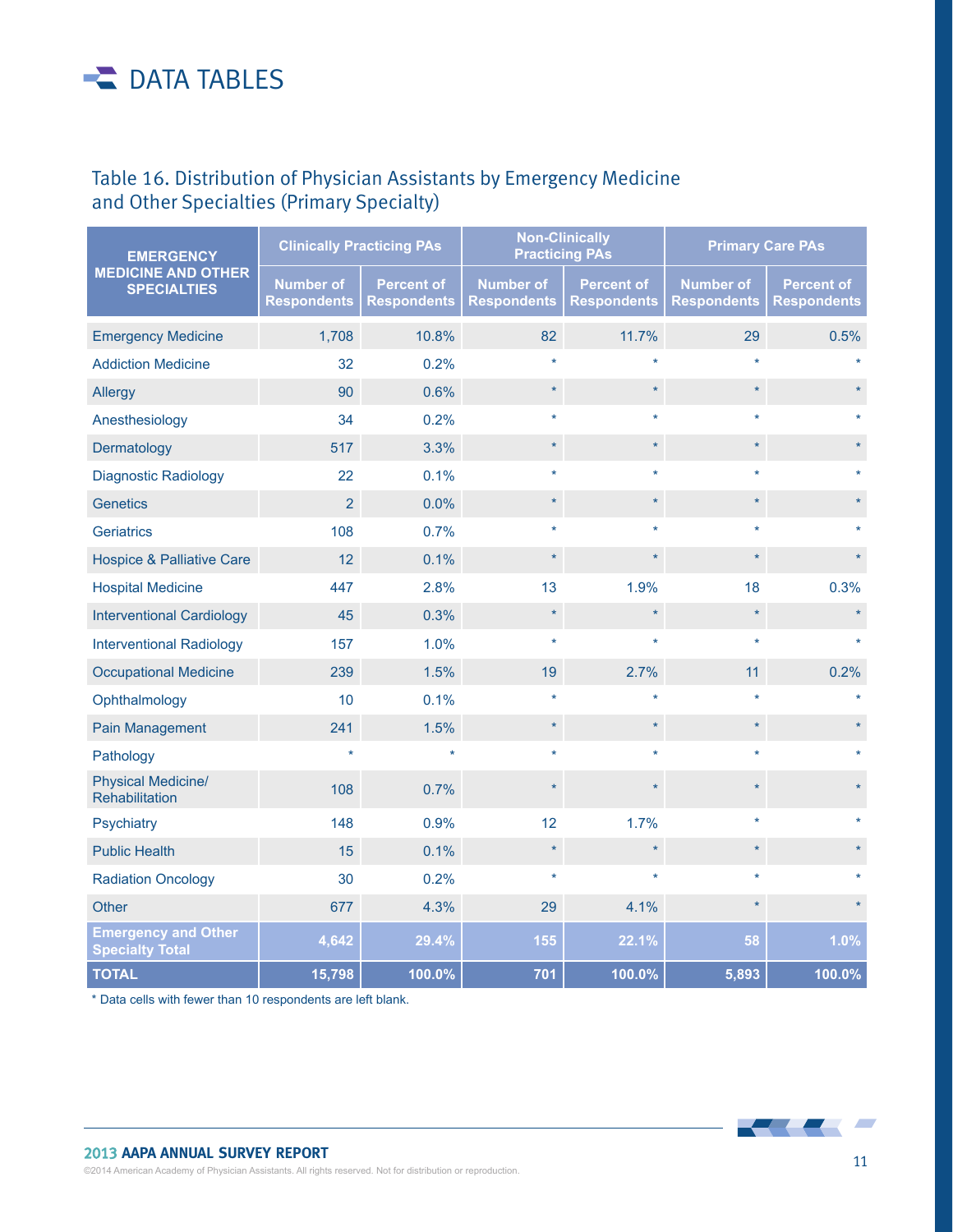#### Table 17. Distribution of Physician Assistants by Primary Clinical Work Setting

| <b>CLINICAL</b>                                                 | <b>Clinically Practicing PAs</b>       |                                         | <b>Non-Clinically</b><br><b>Practicing PAs</b> |                                         | <b>Primary Care PAs</b>                |                                         |
|-----------------------------------------------------------------|----------------------------------------|-----------------------------------------|------------------------------------------------|-----------------------------------------|----------------------------------------|-----------------------------------------|
| <b>WORK SETTING</b>                                             | <b>Number of</b><br><b>Respondents</b> | <b>Percent of</b><br><b>Respondents</b> | <b>Number of</b><br><b>Respondents</b>         | <b>Percent of</b><br><b>Respondents</b> | <b>Number of</b><br><b>Respondents</b> | <b>Percent of</b><br><b>Respondents</b> |
| <b>Outpatient Unit of</b><br>Hospital (not ICU/CCU)             | 1,049                                  | 7.3%                                    | 28                                             | 8.5%                                    | 181                                    | 3.7%                                    |
| <b>Inpatient Unit of Hospital</b><br>(not ICU/CCU)              | 1,534                                  | 10.6%                                   | 26                                             | 7.9%                                    | 114                                    | 2.4%                                    |
| <b>Hospital Emergency</b><br>Department                         | 1,370                                  | 9.5%                                    | 46                                             | 13.9%                                   | 59                                     | 1.2%                                    |
| <b>Hospital Operating Room</b>                                  | 872                                    | 6.0%                                    | $\star$                                        | $\star$                                 | 19                                     | 0.4%                                    |
| <b>Intensive/Critical Care</b><br><b>Unit of Hospital</b>       | 326                                    | 2.3%                                    | $\star$                                        | $\star$                                 | $\star$                                |                                         |
| <b>Other Unit of Hospital</b>                                   | 260                                    | 1.8%                                    | $\star$                                        | $\star$                                 | 26                                     | 0.5%                                    |
| <b>Freestanding Urgent Care</b><br><b>Facility</b>              | 513                                    | 3.6%                                    | 16                                             | 4.8%                                    | 312                                    | 6.5%                                    |
| <b>Freestanding Surgical</b><br><b>Facility</b>                 | 32                                     | 0.2%                                    | $\star$                                        | $\star$                                 | $\star$                                |                                         |
| Nursing Home or LTC<br><b>Facility</b>                          | 132                                    | 0.9%                                    |                                                | $\star$                                 | 37                                     | 0.8%                                    |
| <b>Certified Rural Health</b><br><b>Clinic</b>                  | 476                                    | 3.3%                                    | $\star$                                        | $\star$                                 | 460                                    | 9.5%                                    |
| <b>Hospice Facility</b>                                         | 49                                     | 0.3%                                    | $\star$                                        | $\star$                                 | $\star$                                |                                         |
| <b>HMO Facility</b>                                             | 124                                    | 0.9%                                    | $\star$                                        | $\star$                                 | 61                                     | 1.3%                                    |
| <b>Community Health</b><br><b>Center/Facility</b><br>(not FQHC) | 434                                    | 3.0%                                    | 12                                             | 3.6%                                    | 328                                    | 6.8%                                    |
| <b>Critical Access Hospital</b>                                 | 132                                    | 0.9%                                    | $\star$                                        | $\star$                                 | 13                                     | 0.3%                                    |
| <b>Federally Qualified Health</b><br>Center (FQHC)              | 390                                    | 2.7%                                    | 12                                             | 3.6%                                    | 349                                    | 7.2%                                    |
| <b>Mobile Health Unit</b>                                       | 11                                     | 0.1%                                    |                                                |                                         | $\star$                                |                                         |
| <b>Correctional Facility</b>                                    | 103                                    | 0.7%                                    | $\star$                                        | $\star$                                 | 63                                     | 1.3%                                    |
| <b>Multi-Specialty Physician</b><br><b>Group Practice</b>       | 1,326                                  | 9.2%                                    | 22                                             | 6.6%                                    | 555                                    | 11.5%                                   |
| <b>Retail Outlet</b><br>(e.g., MinuteClinic)                    | 76                                     | 0.5%                                    |                                                | $\star$                                 | 54                                     | 1.1%                                    |
| <b>Other Freestanding</b><br><b>Outpatient Facility</b>         | 776                                    | 5.4%                                    | 45                                             | 13.6%                                   | 342                                    | 7.1%                                    |
| <b>Patients' Homes</b>                                          | 26                                     | 0.2%                                    | $\star$                                        | $\star$                                 | 13                                     | 0.3%                                    |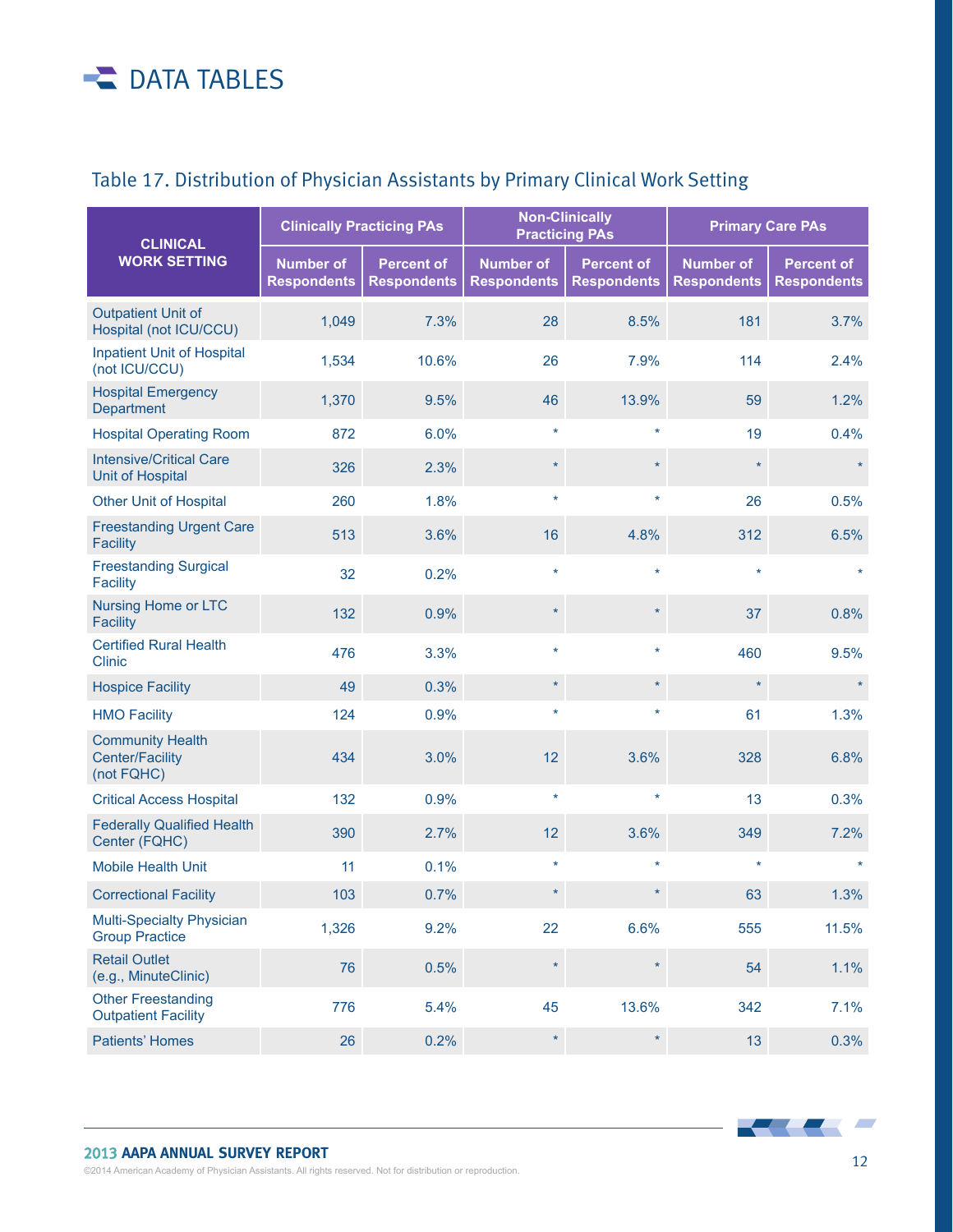| <b>CLINICAL</b><br><b>WORK SETTING</b>               | <b>Clinically Practicing PAs</b>       |                                         | <b>Non-Clinically</b><br><b>Practicing PAs</b> |                                         | <b>Primary Care PAs</b>                |                                         |
|------------------------------------------------------|----------------------------------------|-----------------------------------------|------------------------------------------------|-----------------------------------------|----------------------------------------|-----------------------------------------|
|                                                      | <b>Number of</b><br><b>Respondents</b> | <b>Percent of</b><br><b>Respondents</b> | Number of<br><b>Respondents</b>                | <b>Percent of</b><br><b>Respondents</b> | <b>Number of</b><br><b>Respondents</b> | <b>Percent of</b><br><b>Respondents</b> |
| <b>School-Based Health</b><br>Facility               | 42                                     | 0.3%                                    |                                                | $\ast$                                  | 32                                     | 0.7%                                    |
| Single-Specialty<br><b>Physician Group Practice</b>  | 2.703                                  | 18.7%                                   | 35                                             | 10.6%                                   | 977                                    | 20.2%                                   |
| Solo Practice Physician<br>Office                    | 1.494                                  | 10.4%                                   | 31                                             | $9.4\%$                                 | 738                                    | 15.3%                                   |
| University/College<br><b>Student Health Facility</b> | 108                                    | 0.7%                                    | 16                                             | 4.8%                                    | 59                                     | 1.2%                                    |
| <b>Industrial Facility/Work Site</b>                 | 66                                     | 0.5%                                    | $\star$                                        | $\star$                                 | 25                                     | 0.5%                                    |
| <b>TOTAL</b>                                         | 14,424                                 | 100.0%                                  | 331                                            | 100.0%                                  | 4,837                                  | 100.0%                                  |

#### Table 17. Distribution of Physician Assistants by Primary Clinical Work Setting (cont.)

\* Data cells with fewer than 10 respondents are left blank.

#### Table 18. Annual Earnings of Physician Assistants

| <b>EXPERIENCE</b>       | Number of<br><b>Respondents</b> | 25 <sub>th</sub><br>Percentile (\$) | <b>50th</b><br>Percentile (\$) | <b>75th</b><br>Percentile (\$) |
|-------------------------|---------------------------------|-------------------------------------|--------------------------------|--------------------------------|
| <b>Base Salary Only</b> | 4,909                           | 81,000                              | 90,000                         | 102,000                        |
| Base Salary + Bonus     | 4.109                           | 88,000                              | 100,000                        | 116,000                        |
|                         |                                 |                                     |                                |                                |